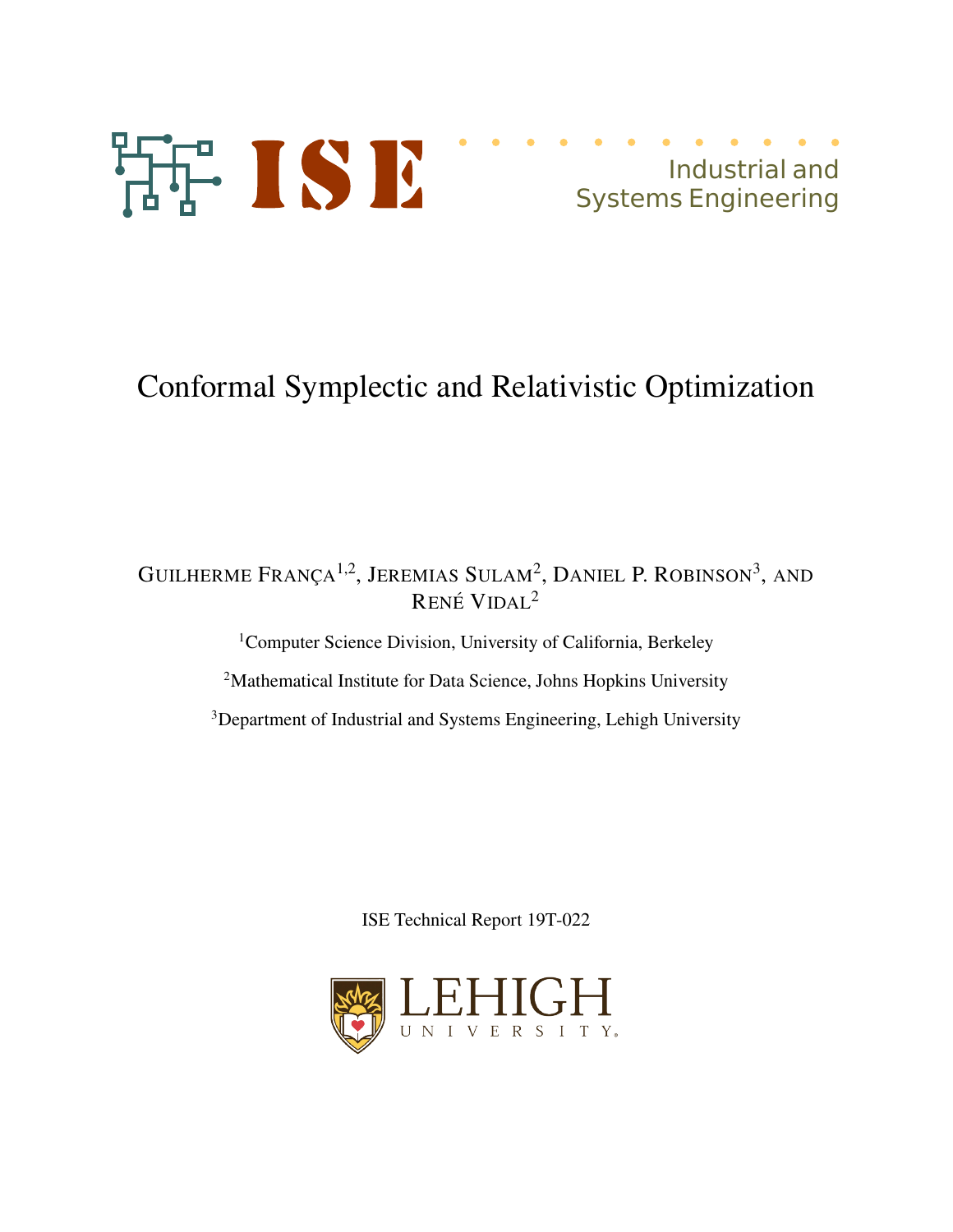# Conformal Symplectic and Relativistic Optimization

Guilherme França,<sup>a,b,∗</sup> Jeremias Sulam,<sup>b</sup> Daniel P. Robinson,<sup>c</sup> and René Vidal<sup>b</sup>

<sup>a</sup>Computer Science Division, University of California, Berkeley  $b$ Mathematical Institute for Data Science, Johns Hopkins University c Industrial and Systems Engineering, Lehigh University

#### Abstract

Arguably the most popular accelerated or momentum-based optimization methods are Nesterov's accelerated gradient and Polyaks's heavy ball, both corresponding to different discretizations of a particular second order differential equation. Such connections with continuous-time dynamical systems have been instrumental in demystifying acceleration phenomena in optimization. Recently, symplectic techniques started to attract interest in this context since they are known to preserve important structural properties of the continuous system, such as critical points, stability, and even convergence rates. Here we study structure-preserving discretizations for a certain class of dissipative (conformal) Hamiltonian systems, allowing us to analyze the symplectic structure of both Nesterov and heavy ball besides providing several new insights into these methods. Moreover, we propose a new algorithm based on a dissipative relativistic system that normalizes the momentum and may result in more stable/faster optimization. Importantly, such a method generalizes both Nesterov's and heavy ball, each being recovered as distinct limiting cases, and has potential advantages at no additional cost.

## Contents

| 1 Introduction                                         |                |
|--------------------------------------------------------|----------------|
| 2 Conformal Hamiltonian Systems                        | 3              |
| 3 Conformal Symplectic Optimization                    | $\overline{4}$ |
| 4 Symplectic Structure of Heavy Ball and Nesterov      | 6              |
| 5 Dissipative Relativistic Optimization                | 8              |
| 6 Numerical Experiments                                | 9              |
| 7 Discussion and Outlook                               | 11             |
| A Order of Accuracy of the General Integrators         | 12             |
| <b>B</b> Insights into Nesterov and Heavy Ball Methods | 14             |
|                                                        | 14             |
| B.2 Spurious Contraction of the Symplectic Form        | 15             |
| B.3 Modified Equations and Shadow Hamiltonian          | <sup>17</sup>  |
| C Tradeoff Between Stability and Convergence Rate      | 18             |
|                                                        |                |

<sup>∗</sup>guifranca@gmail.com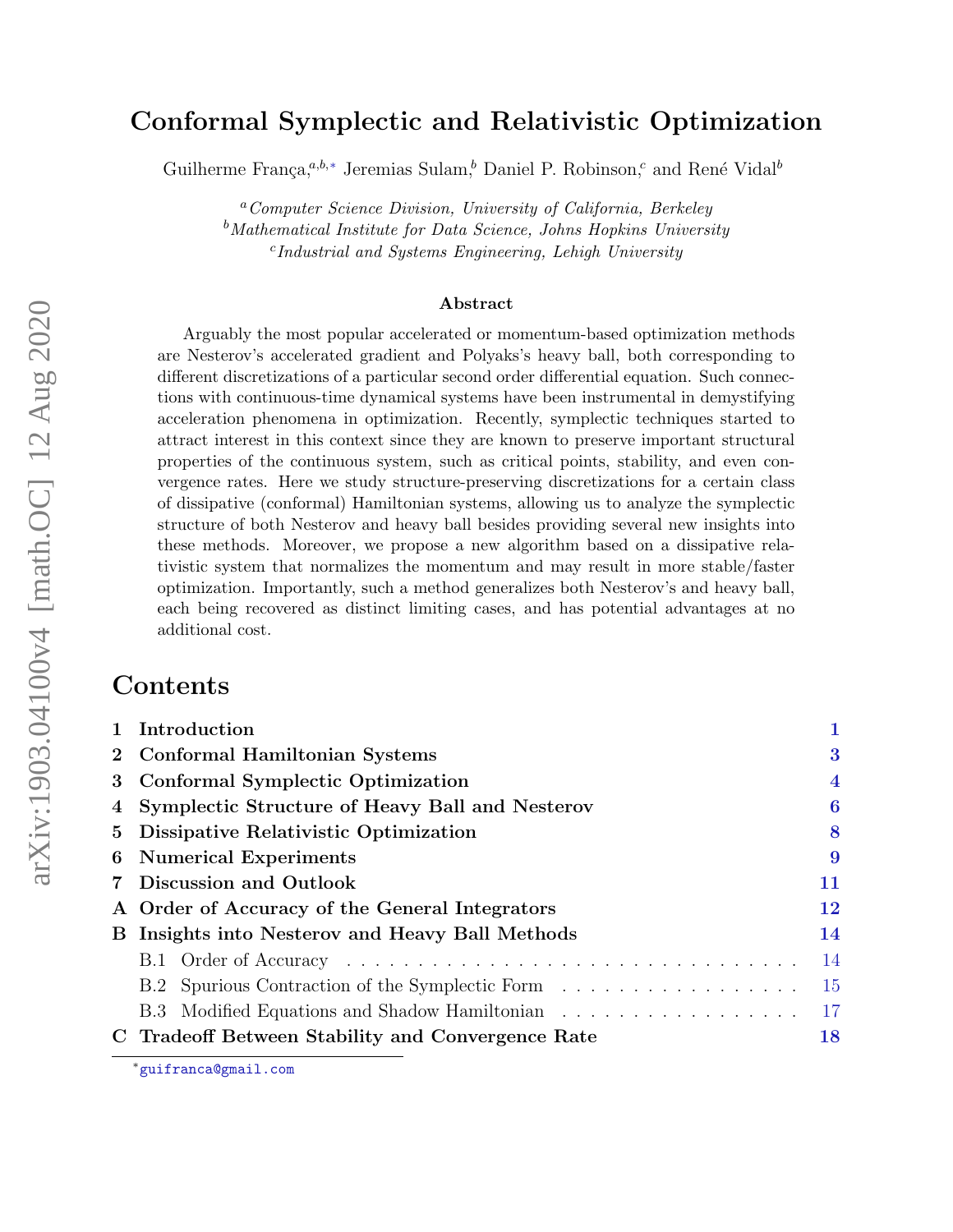#### 1 Introduction

Gradient based optimization methods are ubiquitous in machine learning since they only require first order information on the objective function. This makes them computationally efficient. However, vanilla gradient descent can be slow. Alternatively, *accelerated gradient* methods, whose construction can be traced back to Polyak [1] and Nesterov [2], became popular due to their ability to achieve best worst-case complexity bounds. The heavy ball method, also known as classical momentum (CM) method, is given by

$$
v_{k+1} = \mu v_k - \epsilon \nabla f(x_k), \qquad x_{k+1} = x_k + v_{k+1}, \tag{1.1}
$$

where  $\mu \in (0, 1)$  is the momentum factor,  $\epsilon > 0$  the learning rate, and  $f : \mathbb{R}^n \to \mathbb{R}$  the function being minimized. Similarly, *Nesterov's accelerated gradient* (NAG) can be found in the form

$$
v_{k+1} = \mu v_k - \epsilon \nabla f(x_k + \mu v_k), \qquad x_{k+1} = x_k + v_{k+1}.
$$
 (1.2)

Both methods have a long history in optimization and machine learning [3]. They are also the basis of other methods such as adaptive ones that additionally include some gradient normalization [4–7].

In discrete-time optimization the "acceleration phenomena" are considered counterintuitive. However, a promising direction has been emerging in connection with continuous-time dynamical systems—see e.g. [8–18]—where many of these difficulties disappear or have an intuitive explanation. Since one is free to discretize a continuous system in many different ways, it is only natural to ask which discretization strategies would be most suitable for optimization? Such a question is unlikely to have a simple answer, and may be problem dependent. Unfortunately, typical discretizations are also known to introduce spurious artifacts and do not reproduce the most important properties of the system [19]. Nevertheless, a special class of discretizations in the physics literature known as symplectic integrators [19–22] are known to be preferable whenever considering a conservative Hamiltonian system.

More relevant to optimization is a class of *dissipative systems* known as *conformal Hamil*tonian systems [23]. Recently, results from symplectic integrators were extended to this class and such methods are called conformal symplectic integrators [24]. Conformal symplectic methods tend to have long time stability because the numerical trajectories remain in the same conformal symplectic manifold as the original continuous system [18]. Importantly, these methods do not change the phase portrait of the system, i.e., the stability of critical points is preserved. Although symplectic techniques have had great success in several areas of physics and Monte Carlo methods, only very recently they started to be considered in optimization [14, 18] and are still mostly unexplored in this context.

In this paper, we relate conformal symplectic integrators to optimization and provide important insights into CM  $(1.1)$  and NAG  $(1.2)$ . We prove that CM is a first order accurate conformal symplectic integrator. On the other hand, NAG is also first order accurate but not conformal symplectic since it introduces some spurious dissipation, or excitation. However,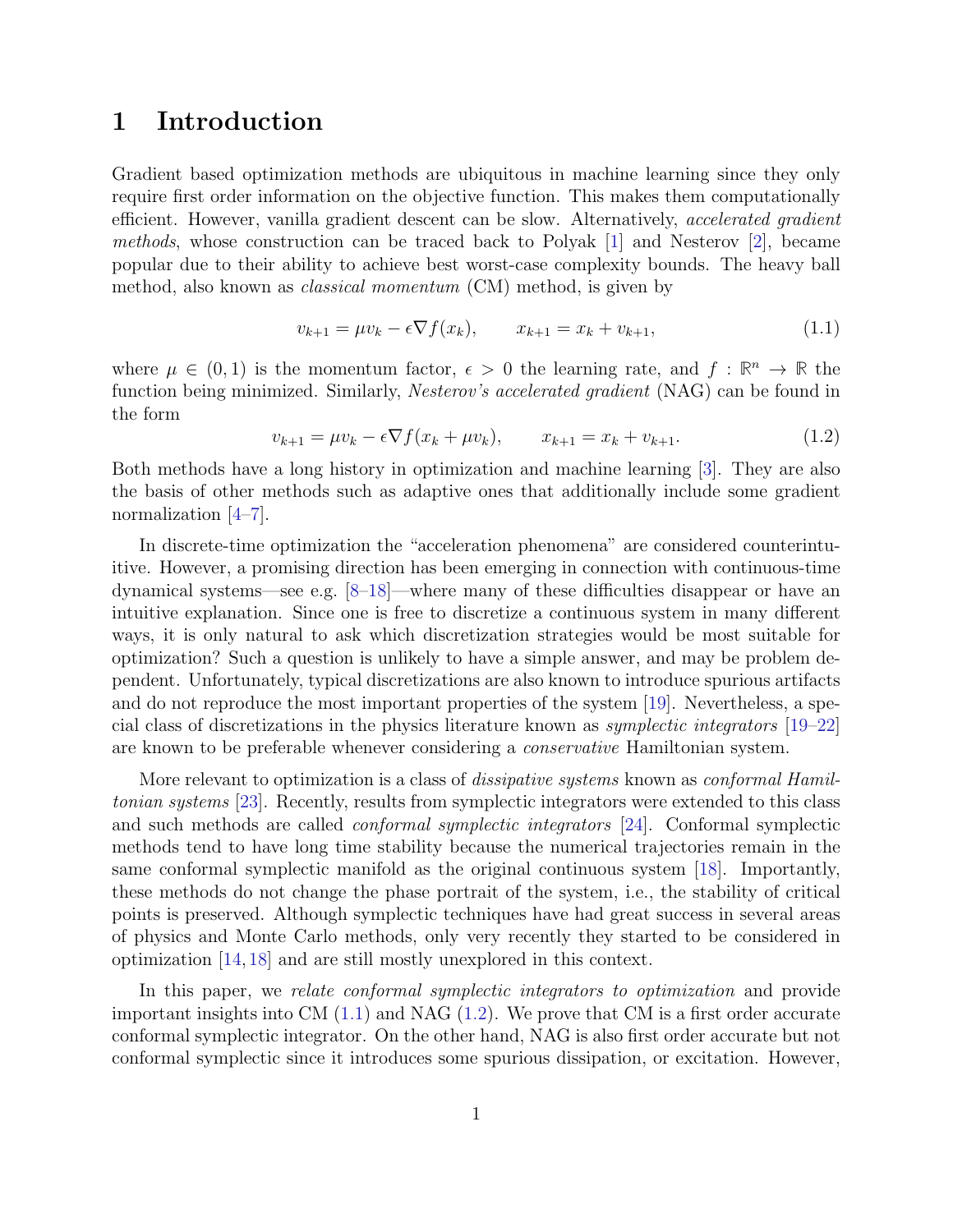**Algorithm 1** Relativistic gradient descent (RGD) for minimizing  $f(x)$ . (In practice, we recommend setting  $\alpha = 1$  which results in a conformal symplectic method.)

**Require:** Initial state  $(x_0, v_0)$  and parameters  $\epsilon > 0$  (step size),  $\delta > 0$ ,  $\mu \in (0, 1)$ ,  $\alpha \in [0, 1]$ for  $k = 0, 1, \ldots$  do  $x_{k+1/2} \leftarrow x_k + \sqrt{\mu} v_k / \sqrt{\mu \delta ||v_k||^2 + 1}$  $v_{k+1/2} \leftarrow \sqrt{\mu}v_k - \epsilon \nabla f(x_{k+1/2})$  $x_{k+1} \leftarrow \alpha x_{k+1/2} + (1 - \alpha)x_k + v_{k+1/2}/\sqrt{\delta ||v_{k+1}||^2 + 1}$  $v_{k+1} \leftarrow \sqrt{\mu} v_{k+1/2}$ end for

it does so in an interesting way that depends on the Hessian  $\nabla^2 f$ ; the symplectic form contracts in a Hessian dependent manner and so do phase space volumes. This is an effect of higher order but can influence the behaviour of the algorithm. We also derive modified equations and shadow Hamiltonians for both CM and NAG. Moreover, we indicate a tradeoff between stability, symplecticness, and such an spurious contraction, suggesting advantages in structure-preserving discretizations for optimization.

Optimization can be challenging in a landscape with large gradients, e.g., for a function with fast growing tails. The only way to control divergences in methods such as (1.1) and  $(1.2)$  is to make the step size  $\epsilon$  very small, but then the algorithm becomes slow. One approach to this issue is to introduce a suitable normalization of the gradient. Here we propose an alternative approach motivated by special relativity in physics. The reason is that in special relativity there is a limiting speed—the speed of light. Thus, by discretizing a dissipative relativistic system we obtain an algorithm that incorporates this effect and may result in more stable optimization in settings with large gradients. Specifically, we introduce Algorithm 1. Besides the momentum factor  $\mu$  and the learning rate  $\epsilon$ , already present in (1.1) and (1.2), the RGD method have two additional parameters,  $\delta \geq 0$  and  $0 \leq \alpha \leq 1$ , which brings some interesting properties:

- When  $\delta = 0$  and  $\alpha = 0$ , RGD recovers NAG (1.2). When  $\delta = 0$  and  $\alpha = 1$ , RGD becomes a second order accurate version of CM (1.1), which has similar behavior but is more stable. Thus, RGD can interpolate between these two methods. Moreover, RGD has the same computational cost as CM and NAG, thus being at least as efficient as these methods—if appropriately tuned.
- Let  $y_k \equiv \alpha x_{k+1/2} + (1-\alpha)x_k$ . The last update in Algorithm 1 implies  $||x_{k+1}-y_k|| \leq 1/\delta$ . Thus with  $\delta > 0$  RGD is globaly bounded regardless how large  $\|\nabla f\|$  might be; this is in contrast with CM and NAG where  $\delta = 0$ . The square root factor in Algorithm 1 has a "relativistic origin" and its strength is controlled by  $\delta$ . For this reason, RGD may be more stable compared to CM or NAG—see Fig. 3 in Appendix C—and potentially preventing divergences in settings of large gradients.
- As we will show,  $\alpha = 1$  implies that RGD is *conformal symplectic*, whereas  $\alpha = 0$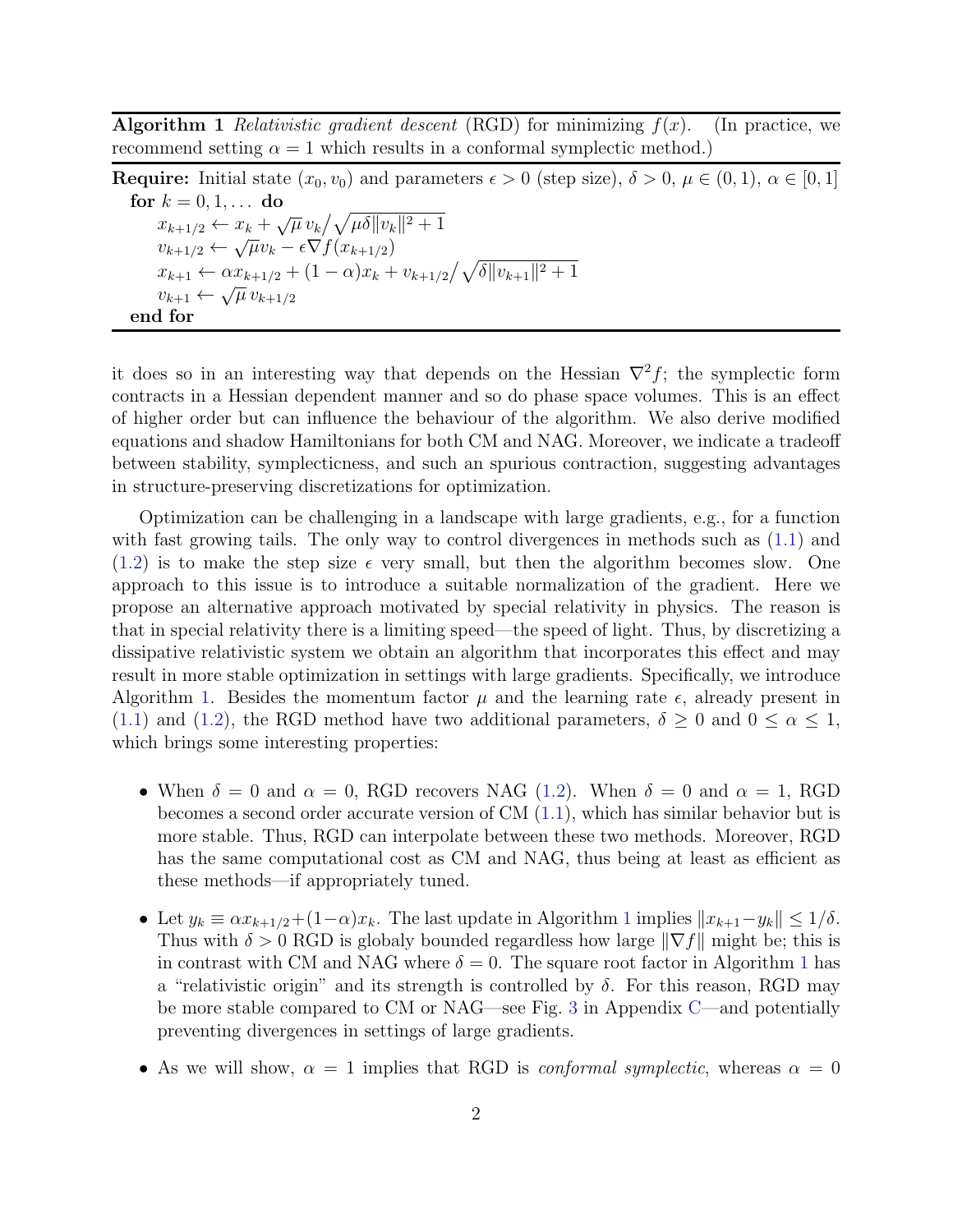implies a spurious Hessian driven damping similarly found in NAG. Thus, RGD has the flexibility of being "dissipative-preserving" or introducing some extra "spurious contraction." However, based on theoretical arguments and empirical evidence, we advocate for the choice  $\alpha = 1$ .<sup>1</sup>

We mention few related works. Applications of symplectic integrators in optimization was first considered in [14]—although this is different than the conformal symplectic case explored here. Recently, the benefits of symplectic methods in optimization started to be indicated [25]. Actually, even more recently a generalization of symplectic methods to dissipative cases was proposed [18], showing that such methods may be "rate-preserving" up to a negligible error—this construction is more general and contains the conformal symplectic case as a particular case. Relativistic systems are obviously an elementary topic in physics, but—with some modifications—the relativistic kinetic energy was considered in Monte Carlo methods [26, 27] and also briefly in [28]. Finally, let us stress that Algorithm 1 is a completely new method in the literature, generalizing perhaps the two most popular existing accelerated methods, namely CM and NAG, and also having the ability to be conformal symplectic besides being adaptive in the momentum which may help controlling divergences.

# 2 Conformal Hamiltonian Systems

We start with the basics of conformal Hamiltonian systems and focus on their intrinsic symplectic geometry; we refer to [23] for details. The state of the system is described by a point on phase space,  $(x, p) \in \mathbb{R}^{2n}$ , where  $x = x(t)$  is the generalized coordinates and  $p = p(t)$ its conjugate momentum, with  $t \in \mathbb{R}$  being the time. The system is completely specified by a Hamiltonian  $H : \mathbb{R}^{2n} \to \mathbb{R}$  and required to obey a modified form of Hamilton's equations:

$$
\dot{x} = \nabla_p H(x, p), \qquad \dot{p} = -\nabla_x H(x, p) - \gamma p. \tag{2.1}
$$

Here  $\dot{x} \equiv \frac{dx}{dt}$ ,  $\dot{p} \equiv \frac{dp}{dt}$ , and  $\gamma > 0$  is a constant. A classical example is

$$
H(x,p) = \frac{\|p\|^2}{2m} + f(x)
$$
\n(2.2)

where  $m > 0$  is the mass of a particle subject to a potential f. The Hamiltonian is the energy of the system and upon taking its time derivative one finds  $\dot{H} = -\gamma ||p||^2 \le 0$ . Thus,  $H$  is a Lyapunov function and all orbits tend to fixed points, which in this case must satisfy  $\nabla f(x) = 0$  and  $p = 0$ . This implies that the system is stable on isolated minimizers of f. (This can actually be generalized under the assumption that  $H$  is any strongly convex function of p with minimum at  $p = 0$ .

<sup>&</sup>lt;sup>1</sup>The only reason for introducing this extra parameter  $0 \le \alpha \le 1$  into Algorithm 1 is to actually let the experiments decide whether  $\alpha = 1$  (symplectic) or  $\alpha < 1$  (non symplectic) is desirable or not.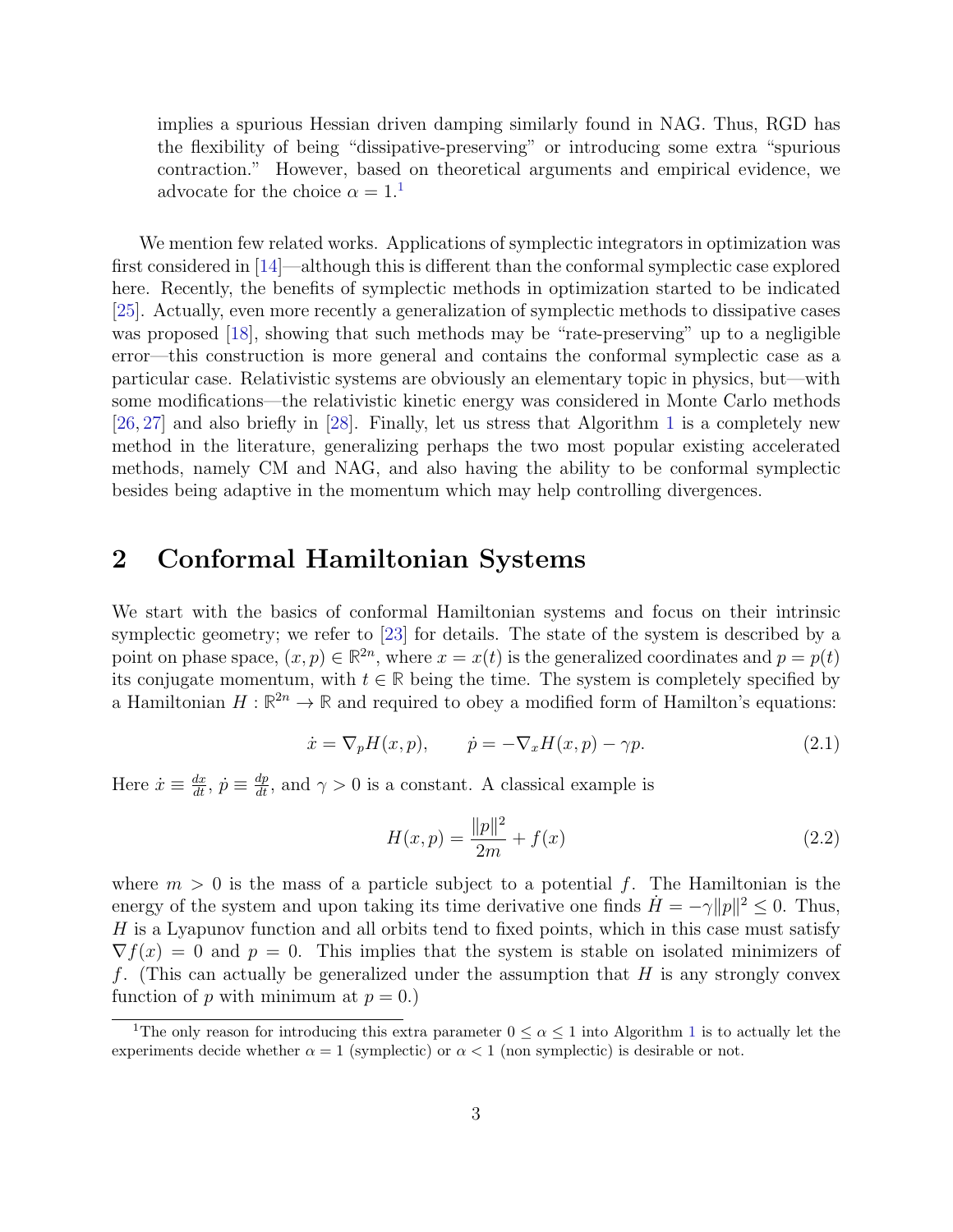Define

$$
z \equiv \begin{bmatrix} x \\ p \end{bmatrix}, \qquad \Omega \equiv \begin{bmatrix} 0 & I \\ -I & 0 \end{bmatrix}, \qquad D \equiv \begin{bmatrix} 0 & 0 \\ 0 & I \end{bmatrix}, \tag{2.3}
$$

where I is the  $n \times n$  identity matrix, to write the equations of motion (2.1) concisely as<sup>2</sup>

$$
\dot{z} = \underbrace{\Omega \nabla H(z)}_{C(z)} - \underbrace{\gamma D z}_{D(z)}.\tag{2.4}
$$

Note that  $\Omega \Omega^T = \Omega^T \Omega = I$  and  $\Omega^2 = -I$ , so that  $\Omega$  is real, orthogonal and antisymmetric. Let  $\xi, \eta \in \mathbb{R}^{2n}$  and define the *symplectic 2-form*  $\omega(\xi, \eta) \equiv \xi^T \Omega \eta$ . It is convenient to use the wedge product representation of this 2-form,  $namely^3$ 

$$
\omega(\xi, \eta) = (dx \wedge dp)(\xi, \eta). \tag{2.5}
$$

We denote  $\omega_t \equiv dx(t) \wedge dp(t)$ . The equations of motion define a flow  $\Phi_t : \mathbb{R}^{2n} \to \mathbb{R}^{2n}$ , i.e.  $\Phi_t(z_0) \equiv z(t)$  where  $z(0) \equiv z_0$ . Let  $J_t(z)$  denote the Jacobian of  $\Phi_t(z)$ . From (2.4) it is not hard to show that (see e.g. [23])

$$
J_t^T \Omega J_t = e^{-\gamma t} \Omega \quad \Longrightarrow \quad \omega_t = e^{-\gamma t} \omega_0. \tag{2.6}
$$

Therefore, a conformal Hamiltonian flow  $\Phi_t$  contracts the symplectic form exponentially with respect to the damping coefficient  $\gamma$ . It follows from (2.6) that volumes on phase space shrink as  $\text{vol}(\Phi_t(\mathcal{R})) = \int_{\mathcal{R}} |\det J_t(z)| dz = e^{-n\gamma t} \text{vol}(\mathcal{R})$  where  $\mathcal{R} \subset \mathbb{R}^{2n}$ . This contraction is stronger as dimension increases. The conservative case is recovered with  $\gamma = 0$  above; in this case, the symplectic structure is preserved and volumes remain invariant (Liouville's theorem). A known and interesting property of conformal Hamiltonian systems is that their Lyapunov exponents sum up in pairs to  $\gamma$  [31]. This imposes constraints on the admissible dynamics and controls the phase portrait near fixed points. For other properties of attractor sets we refer to [32]. Finally, conformal symplectic transformations can be composed and form the so-called conformal group.

#### 3 Conformal Symplectic Optimization

Consider (2.4) where we associate flows  $\Phi_t^C$  and  $\Phi_t^D$  to the respective vector fields  $C(z)$ and  $D(z)$ . Conformal symplectic integrators can be constructed as *splitting methods* that approximate the true flow  $\Phi_t$  by composing the individual flows  $\Phi_t^C$  and  $\Phi_t^D$ . Our procedure to obtain a numerical map  $\Psi_h$ , with step size  $h > 0$ , is to first obtain a numerical approximation

 ${}^{2}C(z)$  and  $D(z)$  will be used later on and stand for "conservative" and "dissipative" parts, respectively.

<sup>&</sup>lt;sup>3</sup>It is not strictly necessary to be familiar with differential forms and exterior calculus to understand this paper. For the current purposes, it is enough to recall that the wedge product is a bilinear and antisymmetric operation, i.e.  $dx \wedge (ady + bdz) = adx \wedge dy + bdx \wedge dz$  and  $dx \wedge dy = -dy \wedge dx$  for scalars a and b and 1-forms  $dx, dy, dz$  (think about this as vector differentials); we refer to [29] and [30] for more details if necessary.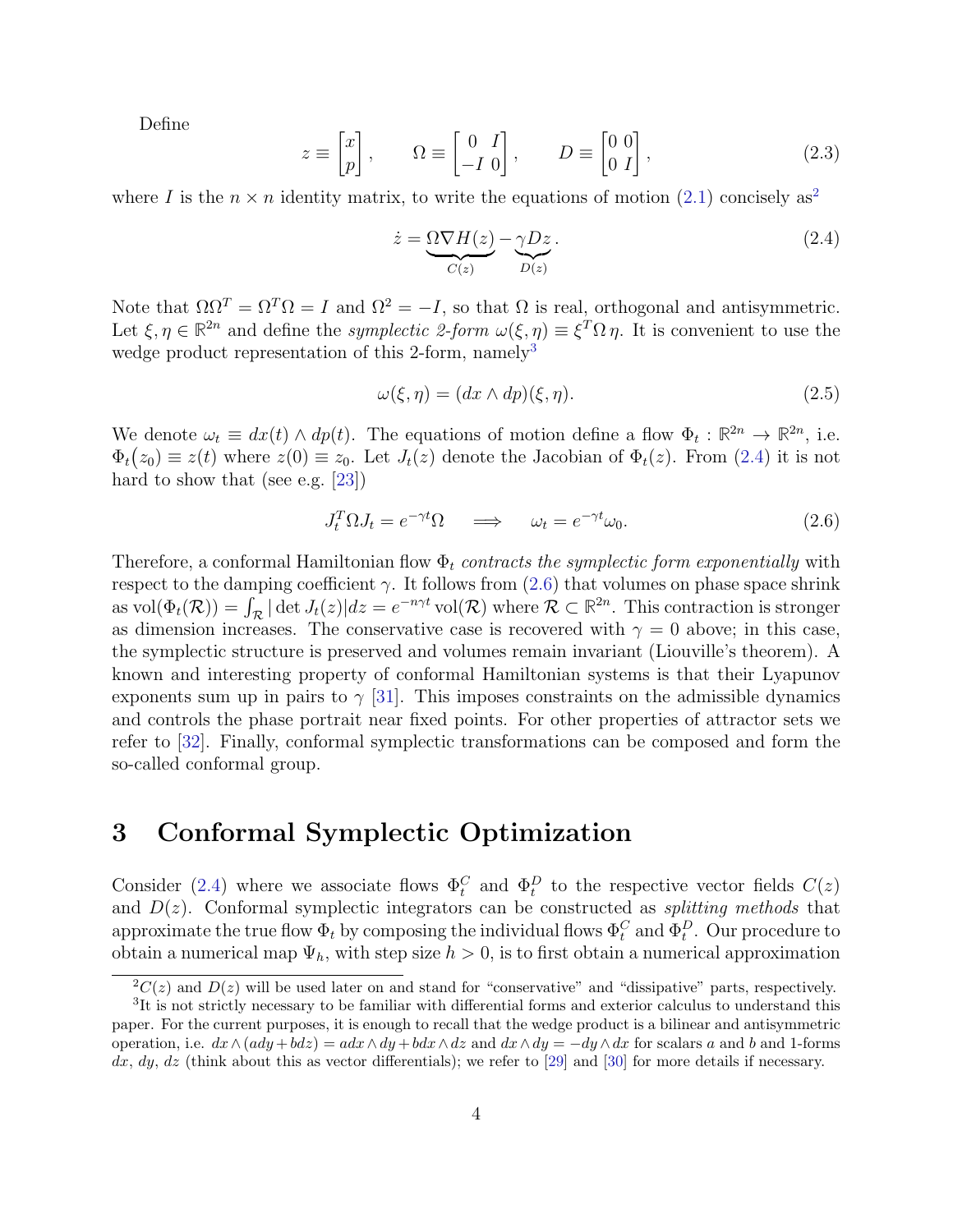to the conservative part of the system,  $\dot{z} = \Omega \nabla H(z)$ . This yields a numerical map  $\Psi_h^C$  that approximates  $\Phi_h^C$  for small intervals of time  $[t, t+h]$ . One can choose any standard symplectic integrator for this task. Let us pick the simplest, i.e. the symplectic Euler method [30, pp. 189]. We thus have  $\Psi_h^C : (x, p) \mapsto (X, P)$  where

$$
X = x + h \nabla_p H(x, P), \qquad P = p - h \nabla_x H(x, P). \tag{3.1}
$$

Now the dissipative part of the system,  $\dot{z} = -\gamma Dz$ , can be integrated exactly. Indeed,  $\dot{q} = 0$ and  $\dot{p} = -\gamma p$ , thus  $\Psi_h^D$ :  $(x, p) = (x, e^{-\gamma h}p)$ . With the composition  $\Psi_h \equiv \Psi_h^C \circ \Psi_h^D$  we obtain  $\Psi_h : (x, p) \mapsto (X, P)$  as

$$
P = e^{-\gamma h}p - h\nabla_x H(x, P), \qquad X = x + h\nabla_p H(x, P). \tag{3.2}
$$

This is nothing but a *dissipative version* of the symplectic Euler method. Similarly, if we choose the leapfrog method [30, pp. 190] for  $\Psi_h^C$  and consider  $\Psi_h \equiv \Psi_{h/2}^D \circ \Psi_h^C \circ \Psi_{h/2}^D$  we obtain

$$
\tilde{X} = x + (h/2)\nabla_p H(\tilde{X}, e^{-\gamma h/2}p),\tag{3.3a}
$$

$$
\tilde{P} = e^{-\gamma h/2}p - (h/2)\left(\nabla_x H\left(\tilde{X}, e^{-\gamma h/2}p\right) + \nabla_x H\left(\tilde{X}, \tilde{P}\right)\right),\tag{3.3b}
$$

$$
X = \tilde{X} + (h/2)\nabla_p H(\tilde{X}, \tilde{P}), \qquad (3.3c)
$$

$$
P = e^{-\gamma h/2} \tilde{P}.
$$
\n(3.3d)

This is a *dissipative* version of the leapfrog, which is recovered when  $\gamma = 0$ . Note that in general (3.2) is implicit in P, and (3.3) is implicit in  $\tilde{X}$  and P. However, both will become explicit for separable Hamiltonians,  $H = T(p) + f(x)$ , and in this case they are extremely efficient. Note also that (3.2) and (3.3) are completely general, i.e. by choosing a suitable Hamiltonian  $H$  one can obtain several possible optimization algorithms from these integrators. Next, we show important properties of these integrators. (Below we denote  $t_k = kh$  for  $k = 0, 1, \ldots, z_k \equiv z(t_k)$ , etc.)

**Definition 3.1.** A numerical map  $\Psi_h$  is said to be of order  $r \geq 1$  if  $\|\Psi_h(z) - \Phi_h(z)\|$  =  $O(h^{r+1})$  for any  $z \in \mathbb{R}^{2n}$ . (Recall that  $h > 0$  is the step size and  $\Phi_h$  the true flow.)

**Definition 3.2.** A numerical map  $\Psi_h$  is said to be conformal symplectic if  $z_{k+1} = \Psi_h(z_k)$  is conformal symplectic, i.e.  $\omega_{k+1} = e^{-\gamma h}\omega_k$ , whenever  $\hat{\Phi}_h$  is applied to a smooth Hamiltonian. Iterating such a map yields  $\omega_k = e^{-\gamma t_k} \omega_0$  so that the contraction of the symplectic form (2.6) is preserved.

Theorem 3.3. Both methods (3.2) and (3.3) are conformal symplectic.

*Proof.* Note that in both cases  $\Psi_h^C$  is a symplectic integrator, i.e. its Jacobian  $J_h^C$  obeys  $(J_h^C)^T \Omega J_h^C = \Omega$  (see (2.6) with  $\gamma = 0$ ). Now the map  $\Psi_h^D$  defined above is conformal symplectic, i.e. one can verify that its Jacobian  $J_h^D$  obeys  $(J_h^D)^T \Omega J_h^D = e^{-\gamma h} \Omega$ . Hence, any composition of these maps will be conformal symplectic. For instance:

$$
(J_h^C J_h^D)^T \Omega (J_h^C J_h^D) = (J_h^D)^T (J_h^C)^T \Omega J_h^C J_h^D = (J_h^D)^T \Omega J_h^D = e^{-\gamma h} \Omega.
$$
 (3.4)

The same would be true for any type of composition whose overall timestep add up to h.  $\Box$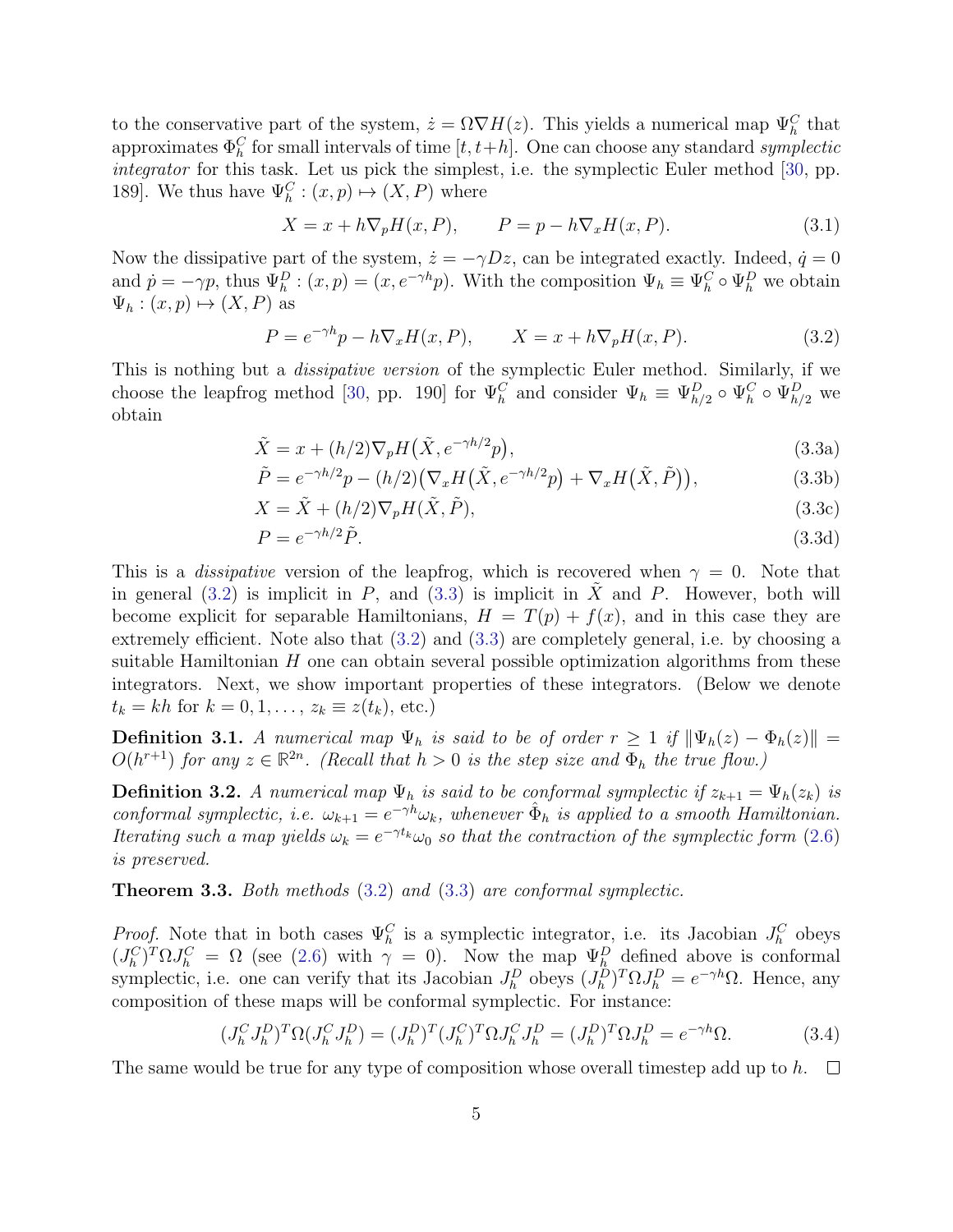**Theorem 3.4.** The numerical scheme (3.2) is of order  $r = 1$ , while (3.3) is of order  $r = 2$ .

Proof. The proof simply involves manipulating Taylor expansions for the numerical method and the continuous system over a time interval of  $h$ ; this is presented in Appendix A.  $\Box$ 

We mention that one can construct higher order integrators by following the above approach, however these would be more expensive, involving more gradient computations per iteration. In practice, methods of order  $r = 2$  tend to have the best cost benefit.

## 4 Symplectic Structure of Heavy Ball and Nesterov

Consider the classical Hamiltonian (2.2) and replace into (3.2) to obtain:

$$
p_{k+1} = e^{-\gamma h} p_k - h \nabla f(x_k), \qquad x_{k+1} = x_k + \frac{h}{m} p_{k+1}, \tag{4.1}
$$

where we now make the iteration number  $k = 0, 1, \ldots$  explicit for convenience of the reader in relating to optimization methods. Introducing a change of variables:

$$
v_k \equiv \frac{h}{m} p_k, \qquad \epsilon \equiv \frac{h^2}{m}, \qquad \mu \equiv e^{-\gamma h}, \tag{4.2}
$$

we see that  $(4.1)$  is precisely the well-known CM method  $(1.1)$ . Therefore, CM is nothing but a dissipative version of the symplectic Euler method. As a consequence of Theorems 3.3 and 3.4 we have:

**Corollary 4.1.** The classical momentum method  $(1.1)$  is a conformal symplectic integrator for the Hamiltonian system (2.2). Moreover, it is an integrator of order  $r = 1$ .

Consider again the Hamiltonian (2.2) but replaced into (3.3). Let us also replace the last update (3.3d), i.e. from a previous iteration, into the first update (3.3a)—note that it is valid to replace successive updates without changing the algorithm. Thus, we obtain:

$$
x_{k+1/2} = x_k + \frac{h}{2m} e^{-\gamma h} p_k, \quad p_{k+1} = e^{-\gamma h} p_k - h \nabla f(x_{k+1/2}), \quad x_{k+1} = x_{k+1/2} + \frac{h}{2m} p_{k+1}. \tag{4.3}
$$

Define

$$
v_k \equiv \frac{h}{2m} p_k, \qquad \epsilon \equiv \frac{h^2}{2m}, \qquad \mu \equiv e^{-\gamma h}, \tag{4.4}
$$

to write (4.3) as

$$
x_{k+1/2} = x_k + \mu v_k, \qquad v_{k+1} = \mu v_k - \epsilon \nabla f(x_{k+1/2}), \qquad x_{k+1} = x_{k+1/2} + v_{k+1}.
$$
 (4.5)

The reader can immediately recognize the close similarity with NAG (1.2); this would be exactly NAG if we replace  $x_{k+1/2} \to x_k$  in the third update above. As we will show next, this small difference has actually profound consequences. Intuitively, by rolling this last update back one introduces a spurious friction into the method, as we will show through a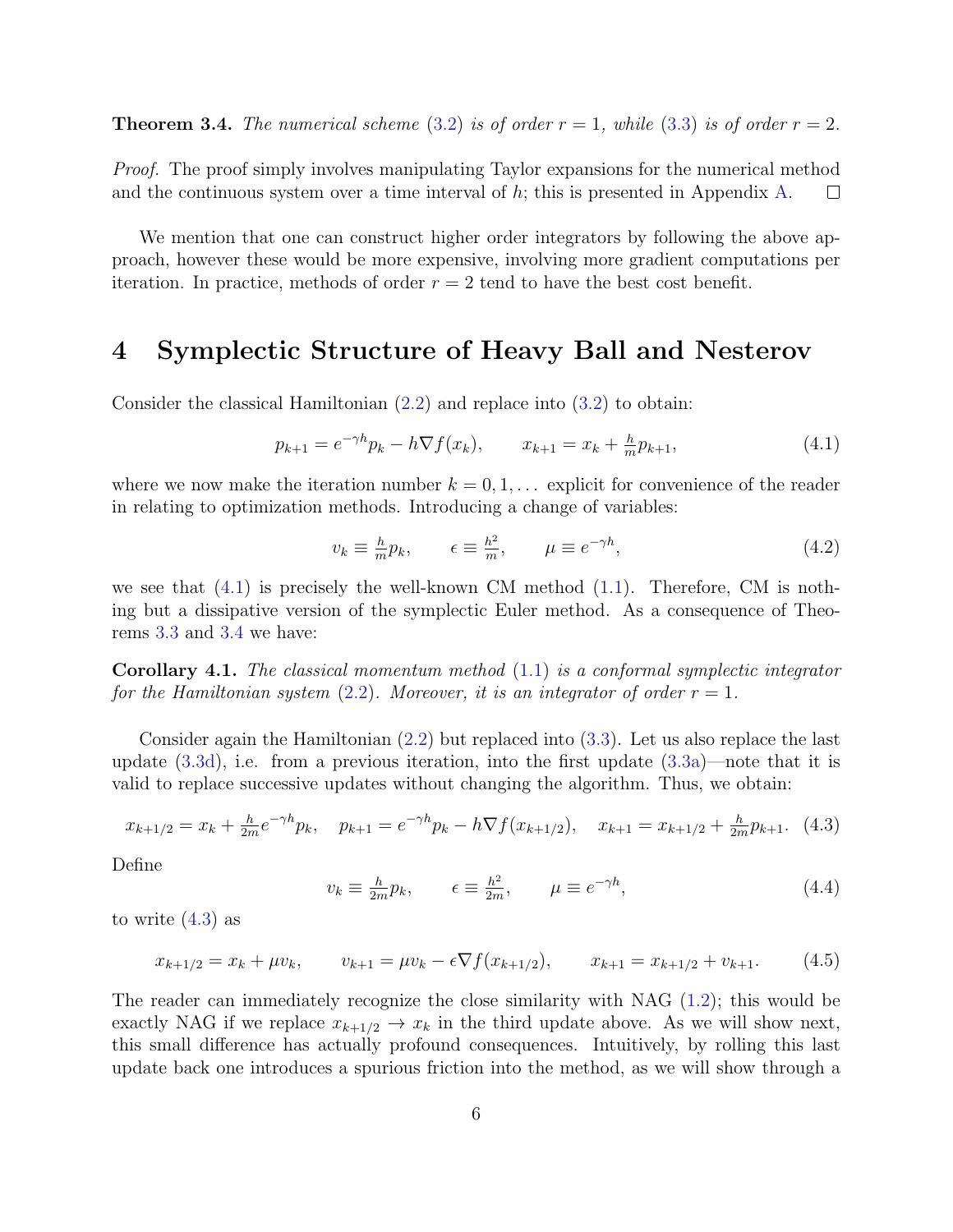symplectic perspective (Theorem 4.2 below). The method (4.3) is actually a second order accurate version of (4.1). In order to analyze the symplectic structure, one must work on the phase space  $(x, p)$ . The true phase space equivalent to NAG is given by

$$
x_{k+1/2} = x_k + \frac{h}{m} e^{-\gamma h} p_k, \quad p_{k+1} = e^{-\gamma h} p_k - h \nabla f(x_{k+1/2}), \quad x_{k+1} = x_k + \frac{h}{m} p_{k+1}, \tag{4.6}
$$

which is completely equivalent to  $(1.2)$  under the correspondence  $(4.2)$ . We thus have the following.

**Theorem 4.2.** Nesterov's accelerated gradient  $(1.2)$ , or equivalently  $(4.6)$ , is an integrator of order  $r = 1$  to the Hamiltonian system (2.2). This method is not conformal symplectic, and rather contracts the symplectic form as

$$
\omega_{k+1} = e^{-\gamma h} \left[ I - \frac{h^2}{m} \nabla^2 f(x_k) \right] \omega_k + O(h^3). \tag{4.7}
$$

Proof. The details are presented in Appendix B, but the argument is simple. First, compare Taylor expansions of (4.6) and  $(x(t+h), p(t+h))$ . Second, use the variational form of (4.6), replace into  $dx_{k+1} \wedge dp_{k+1}$ , and then use basic properties of the wedge product (bilinearity and antisymmetry). and antisymmetry).

Alternative form It is perhaps more common to find NAG in an alternative form:

$$
x_{k+1} = y_k - \epsilon \nabla f(y_k), \qquad y_{k+1} = x_{k+1} + \mu_{k+1}(x_{k+1} - x_k), \tag{4.8}
$$

where  $\mu_{k+1} = k/(k+3)$ . This is equivalent to (1.2) as can be seen by introducing the variable  $v_k \equiv x_k - x_{k-1}$  and writing the updates in terms of x and v. When  $\mu_k$  is constant, Theorem 4.2 shows that the method is not conformal symplectic. When  $\mu_k = k/(k+3)$ , the differential equation associated to (4.8) is equivalent to  $(2.1)/(2.2)$  with  $\gamma = 3/t$ . It is possible to generalize the above results for time dependent cases [18], therefore, also in this case, NAG does not preserve the symplectic structure of the system; we note that (4.7) still holds with  $e^{-\gamma h} \to e^{-3\log(1+h/t_k)}$  where  $t_k = hk$ .

Preserving stability and continuous rates An important question is whether being symplectic is beneficial or not for optimization. Very recently, it has been shown [18] that symplectic discretizations may indeed preserve continuous-time rates of convergence when f is smooth and the system is appropriately dampened (choice of  $\gamma$ )—the continuous rates can be obtained via Lyapunov analysis. Thus, assuming we have a suitable conformal Hamiltonian system, conformal symplectic integrators provide a principled approach to construct optimization algorithms which are guaranteed to respect the main properties of the system such as stability of critical points and convergence rates. Furthermore, we claim that there is a delicate tradeoff where being conformal symplectic is related to an improved stability, in the sense that the method can operate with larger step sizes, while the spurious dissipation introduced by NAG (Theorem 4.2) may improve the convergence rate slightly, since it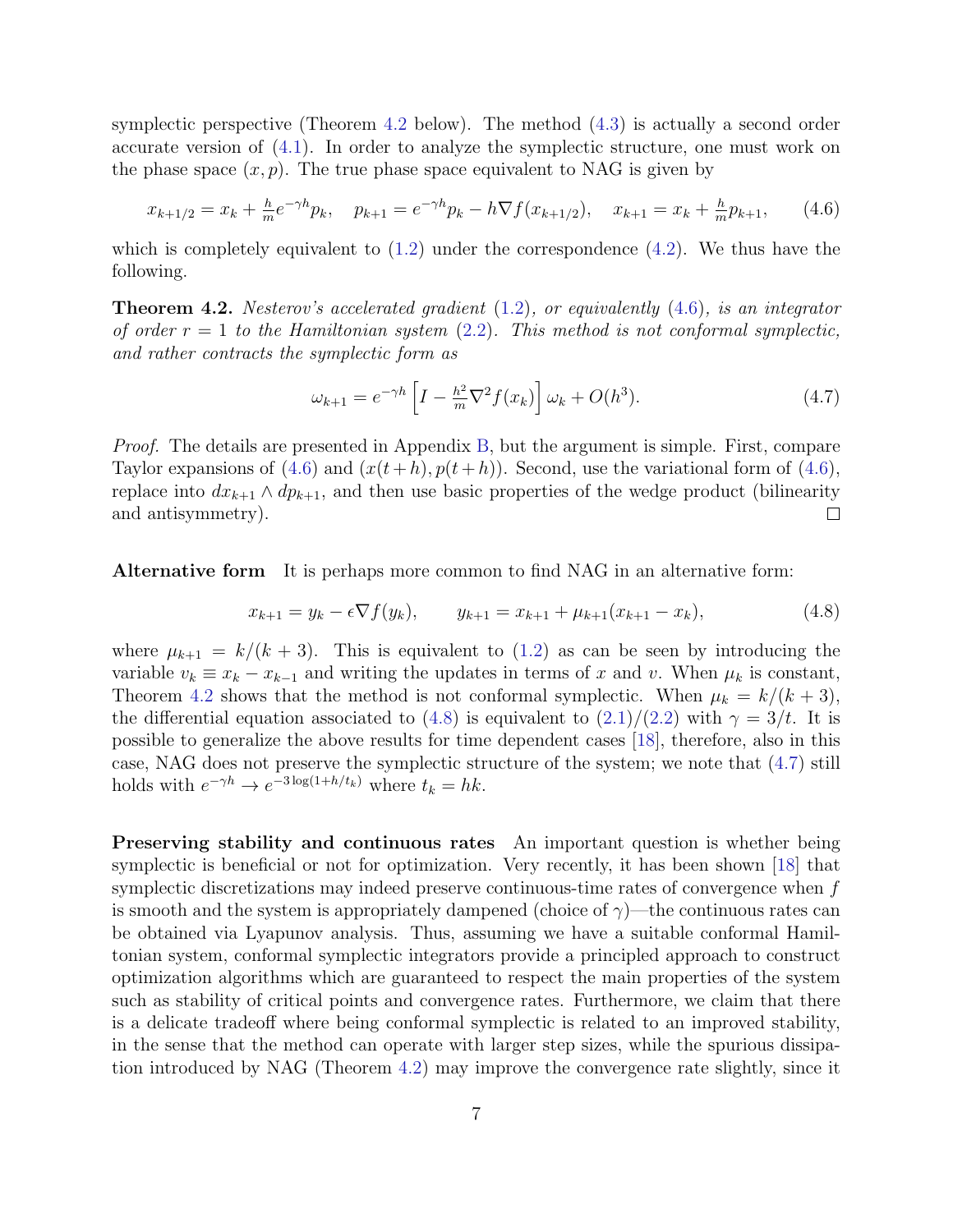introduces more contraction, but at the cost of making the method less stable. Due to the lack of space, we defer these details to Appendix C. In Appendix B we also provide important additional insights into CM and NAG, such as their associated modified or perturbed equations—which describe these methods to a higher degree of resolution—and their shadow Hamiltonians.

## 5 Dissipative Relativistic Optimization

Let us briefly mention some simple but fundamental concepts to motivate our approach. The previous algorithms are based on (2.2) which leads to a classical Newtonian system. Here, time is just a parameter that is independent of the Euclidean space  $\mathbb{R}^n$  where trajectories live. This implies that there is no restriction on the speed,  $||v|| = ||dx/dt||$ , that a particle can attain. This translates to a discrete-time algorithm, such as  $(4.1)$ , where large gradients  $\nabla f$  give rise to a large momenta p, implying that the updates for x can diverge. On the other hand, in special relativity, space and time form a unified geometric entity, the  $(n+1)$ dimensional Minkowski spacetime with coordinates  $X = (ct; x)$ , where c is the speed of light. An infinitesimal distance on this manifold is given by  $ds^2 = -(cdt)^2 + ||dx||^2$ . Null geodesics correspond to  $ds^2 = 0$ , implying  $||v||^2 = ||dx/dt||^2 = c^2$ , i.e., no particle can travel faster than c. This imposes constraints on the geometry where trajectories take place—it is actually a hyperbolic geometry. With that being said, the idea is that by discretizing a relativistic system we can incorporate these features into an optimization algorithm, which may bring benefits such as an improved stability.

A relativistic particle subject to a potential f is described by the Hamiltonian [33]:

$$
H(x,p) = c\sqrt{\|p\|^2 + m^2c^2} + f(x).
$$
\n(5.1)

In the classical limit,  $||p|| \ll mc$ , one obtains  $H = mc^2 + ||p||^2/(2m) + f(x) + O(1/c^2)$ , recovering (2.2) up to the—notorious—constant  $E_0 = mc^2$ , which has no effect in deriving the equations of motion. Replacing  $(5.1)$  into  $(2.1)$  we thus obtain a *dissipative relativistic* system:

$$
\dot{x} = cp/\sqrt{\|p\|^2 + m^2c^2}, \qquad \dot{p} = -\nabla f - \gamma p. \tag{5.2}
$$

Importantly, in (5.2) the momentum is normalized by the  $\sqrt{\cdot}$  factor so that  $\dot{x}$  remains bounded even if p was to go unbounded. Now, replacing  $(5.1)$  into the first order accurate conformal symplectic integrator (3.2) we obtain:

$$
p_{k+1} = e^{-\gamma h} p_k - h \nabla f(q_k), \qquad x_{k+1} = x_k + h c p_{k+1} / \sqrt{\|p_{k+1}\|^2 + m^2 c^2}.
$$
 (5.3)

When  $c \to \infty$  this recovers CM (4.1). Thus, this method is a relativistic generalization of CM. Moreover, (5.3) is a first order conformal symplectic integrator by construction (Theorems 3.3 and 3.4).

One can replace the Hamiltonian (5.1) into (3.3) to obtain a second order version of (5.3). However, motivated by the close connection between NAG and (4.3)—recall the comments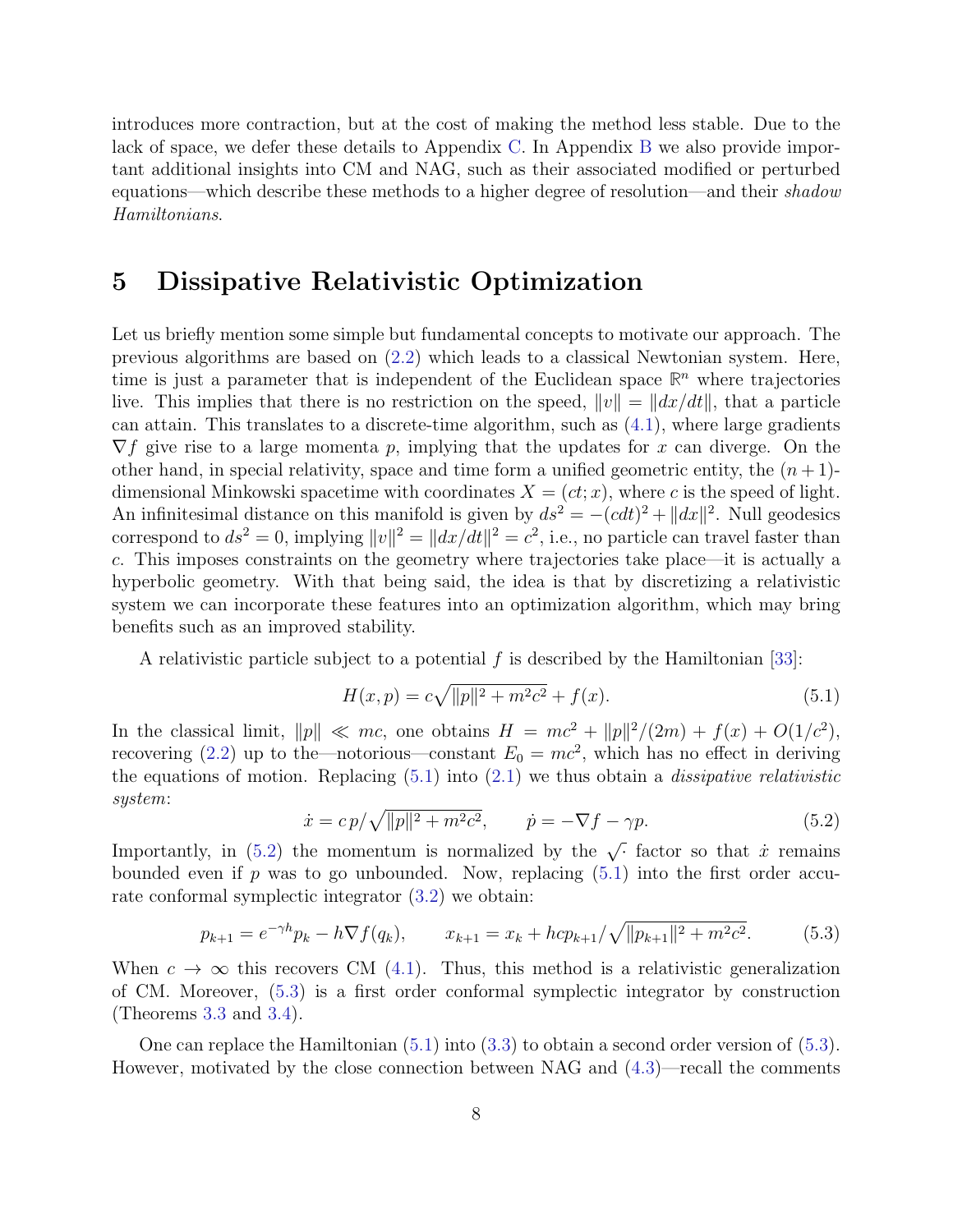following (4.5) about NAG "rolling back" the last update—let us additionally introduce a convex combination,  $\alpha x_{k+1/2} + (1 - \alpha)x_k$  where  $0 \leq \alpha \leq 1$ , between the initial and the midpoint of the method. In this manner, we can interpolate between a conformal symplectic regime and a spurious Hessian damping regime—recall Theorem 4.2. Therefore, we obtain the following integrator:

$$
x_{k+1/2} = x_k + (hc/2)e^{-\gamma h/2}p_k \left/ \sqrt{e^{-\gamma h} \|p_k\|^2 + m^2 c^2},\right.\tag{5.4a}
$$

$$
p_{k+1/2} = e^{-\gamma h/2} p_k - h \nabla f(x_{k+1/2}), \tag{5.4b}
$$

$$
x_{k+1} = \alpha x_{k+1/2} + (1 - \alpha)x_k + (hc/2)p_{k+1/2} / \sqrt{\|p_{k+1/2}\|^2 + m^2 c^2},
$$
 (5.4c)

$$
p_{k+1} = e^{-\gamma h/2} p_{k+1/2}.
$$
\n(5.4d)

We call this method *relativistic gradient descent* (RGD). Introducing

$$
v_k \equiv \frac{h}{2m} p_k, \qquad \epsilon \equiv \frac{h^2}{2m}, \qquad \mu \equiv e^{-\gamma h}, \qquad \delta \equiv 4/(ch)^2,
$$
 (5.5)

the updates (5.4) assume the equivalent form stated in Algorithm 1 in the introduction.

RGD (5.4) (resp. Algorithm 1) has several interesting limits, recovering the behaviour of known algorithms as particular cases. For instance, when  $c \to \infty$  (resp.  $\delta \to 0$ ), it reduces to an interpolation between CM  $(4.1)$  (resp.  $(1.1)$ ) and NAG  $(4.6)$  (resp.  $(1.2)$ ). If we additionally set  $\alpha = 0$  it becomes precisely NAG, whether when  $\alpha = 1$  it becomes a second order version of CM—the dynamics of both CM and this second order version is pretty close, and if anything the latter is even more stable than the former (see Appendix C). When  $\alpha = 1$ , and arbitrary c (or  $\delta$ ), RGD is a conformal symplectic integrator thanks to Theorems 3.3. Recall also that Theorem 3.4 implies that RGD is a second order accurate integrator. When  $\alpha = 0$ , and arbitrary c (or  $\delta$ ), RGD is no longer conformal symplectic and introduces a Hessian driven damping in the spirit of NAG. Finally, the parameter c (or  $\delta$ ) controls the strength of the normalization term in the position updates of  $(5.4)$  (or Algorithm 1), which can help preventing divergences when navigating through a rough landscape with large gradients, or fast growing tails. Indeed, note that  $||x_{k+1} - \alpha x_{k+1/2} - (1 - \alpha)x_k|| \leq 1/\delta$  is always bounded for  $\delta > 0$ ; this becomes unbounded when  $\delta \to 0$ , i.e. in the classical limit of CM and NAG.

In short, RGD is a novel algorithm with quite some flexibility and unique features, generalizing perhaps the two most important accelerated gradient-based methods in the literature—which can be recovered as limiting cases. Next, we illustrate numerically through simple yet insightful examples that RGD can be more stable and faster than CM and NAG.

## 6 Numerical Experiments

Let us compare RGD as given in Algorithm 1 against NAG (1.2) and CM (1.1) on some test problems. We stress that all hyperparameters of each of these methods were systematically optimized through Bayesian optimization [34] (the default implementation uses a Tree of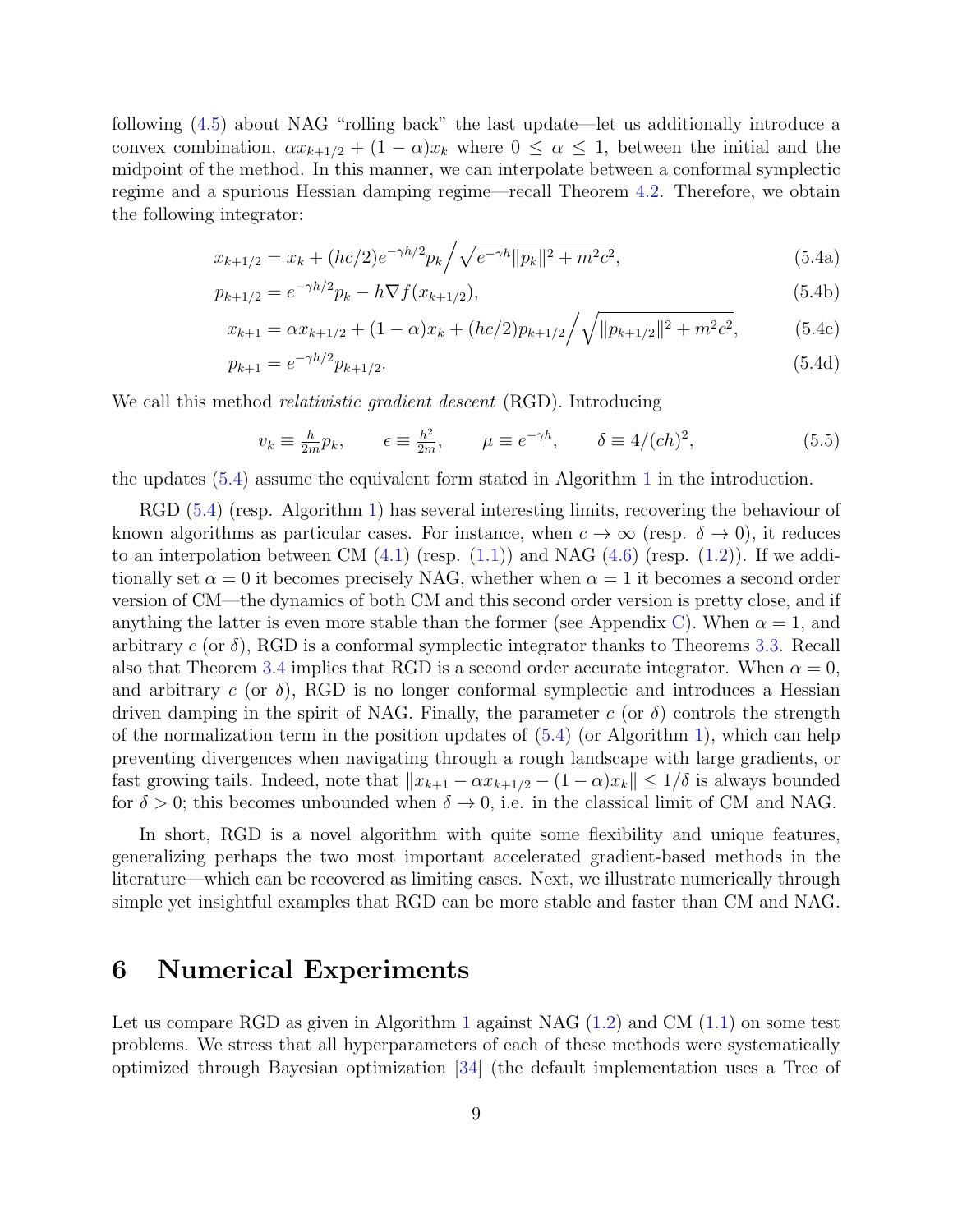

Figure 1: Convergence rate showing improved performance of RGD (Algorithm 1); see text.



Figure 2: Histograms of hyperparameter tuning by Bayesian optimization related to Fig. 1. Tendency towards  $\alpha \approx 1$  indicates benefits of being symplectic, while  $\alpha \approx 0$  of being extra damped as in NAG. Tendency towards  $\delta > 0$  indicates benefits of relativistic normalization. (Color line follows Fig. 1.)

Parzen estimators). This yields optimal and unbiased parameters automatically. Moreover, by checking the distribution of these hyperparameters during the tuning process we can get intuition on the sensitivity of each method. Thus, for each algorithm, we show its convergence rate in Fig. 1 when the best hyperparameters are used. In addition, in Fig. 2 we show the distribution of hyperparameters during the Bayesian optimization step—the parameters are indicated and color lines follow Fig. 1. Such values are obtained only when the respective algorithm was able to converge. We note that usually CM and NAG diverged more often than RGD which seemed more robust to parameter choice. Below we describe the optimization problems where such algorithms were tested over.

**Correlated quadratic** Consider  $f(x) = (1/2)x^T Q x$  where  $Q_{ij} = \rho^{|i-j|}$ ,  $\rho = 0.9$ , and Q has size  $50 \times 50$ —this function was also used in [14]. We initialize at  $x_0 = (1, \ldots, 1)$  and  $v_0 = 0$ . The convergence results are in Fig. 1a. The distribution of parameters during tuning is in Fig. 2a, showing that  $\alpha \to 1$  is preferable. This gives evidence for an advantage in being conformal symplectic in this case. Note also that  $\delta > 0$ , thus "relativistic effects" played an important role to improve convergence.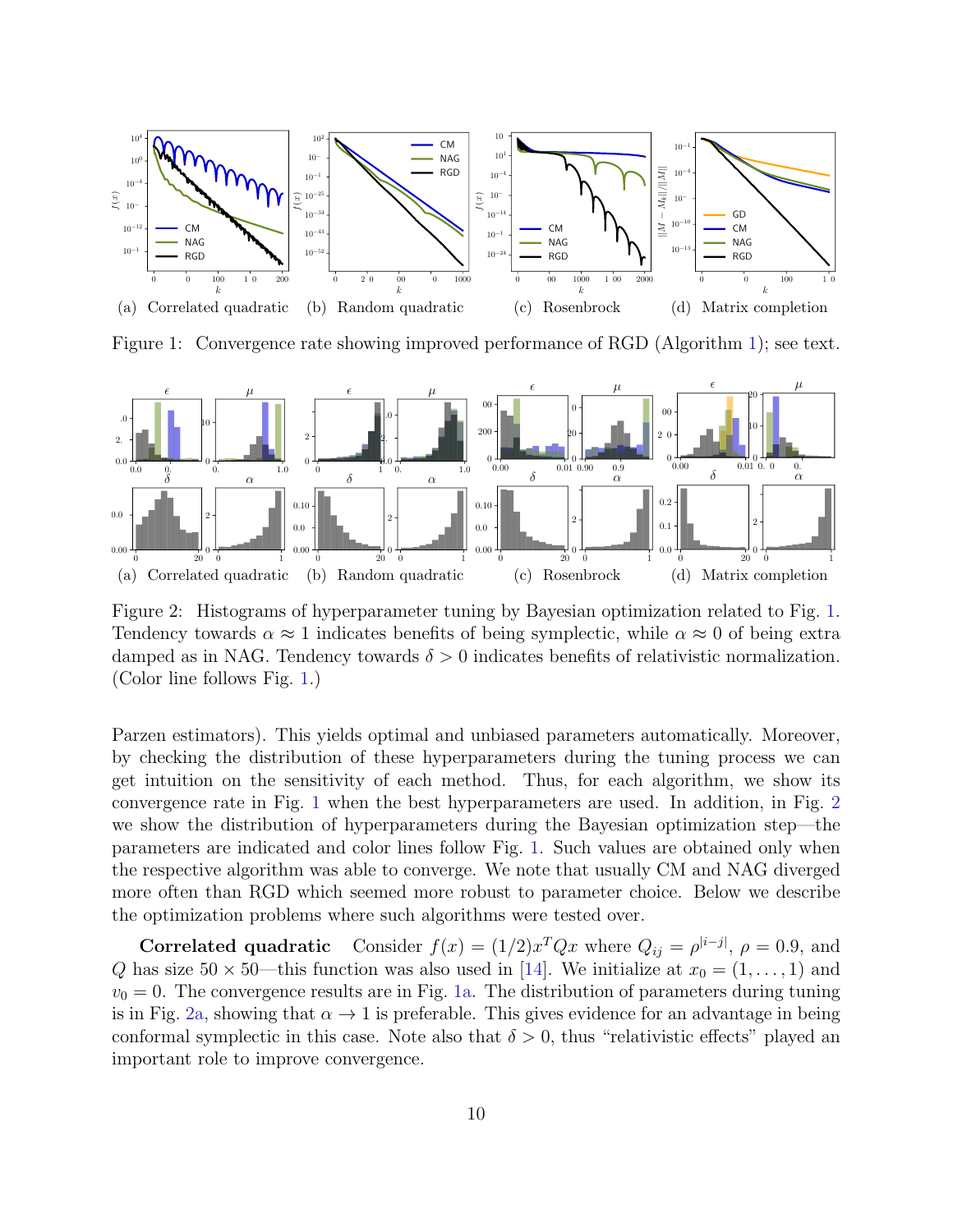**Random quadratic** Consider  $f(q) = (1/2)x^T Q x$  where Q is a 500  $\times$  500 positive definite random matrix with eigenvalues uniformly distributed in  $[10^{-3}, 1]$ . Convergence rates are in Fig. 1b with the histograms of parameter search in Fig. 2b. Again, there is a preference in  $\alpha \to 1$ , evidencing benefits in being conformal symplectic. Here  $\delta$  had a less important role compared to Fig. 2a.

**Rosenbrock** For a challenging problem in higher dimensions, consider the nonconvex Rosenbrock function  $f(x) \equiv \sum_{i=1}^{n-1} (100(x_{i+1} - x_i^2)^2 + (1 - x_i)^2)$  with  $n = 100$  [35, 36]; this case was already studied in detail [37]. Its landscape is quite involved, e.g. there are two minimizers: one global at  $x^* = (1, \ldots, 1)^T$  with  $f(x^*) = 0$  and one local near  $x \approx (-1, 1, \ldots, 1)^T$  with  $f \approx 3.99$ . There are also—exponentially—many saddle points [37], however only two of these are actually hard to escape. These four stationary points account for 99.9% of the solutions found by Newton's method [37]. We note that both minimizers lie on a flat, deep, and narrow valley, making optimization challenging. In Fig. 1c we have the convergence of each method initialized at  $x_{0,i} = \pm 2$  for i odd/even. Fig. 2c shows histograms for parameter selection. Again, we see the favorable symplectic tendency,  $\alpha \to 1$ , and relativistic effects,  $\delta \neq 0$ , played a predominant role to improve convergence.

**Matrix completion** Consider an  $n \times n$  matrix M of rank  $r \ll n$  with observed entries in the support  $(i, j) \in \Omega$ , where  $P_{\Omega}(M)_{ij} = M_{ij}$  if  $(i, j) \in \Omega$  and  $P_{\Omega}(M)_{ij} = 0$ projects onto this support. The goal is to recover M from the knowledge of  $P_{\Omega}(M)$ . We assume that the rank r is known. In this case, if the number of observed entries is  $O(rn)$ it is possible to recover M with high probability  $[38]$ . We do this by solving the nonconvex problem  $\min_{U,V} ||P_{\Omega}(M - UV^T)||_F^2$ , where  $U, V \in \mathbb{R}^{n \times r}$ , by alternating minimization: for each iteration we apply the previous algorithms first on  $U$  with  $V$  held fixed, followed by similar updates for V with the new U fixed. This is a know technique for gradient descent  $(GD)$ which we additionally include as a baseline. We generate  $M = RS^T$  where  $R, S \in \mathbb{R}^n \times r$ have i.i.d entries from the normal distribution  $\mathcal{N}(1, 2)$ . We initialize U and V sampled from the standard normal  $\mathcal{N}(0, 1)$ . The support is chosen uniformly at random with sampling ratio  $s = 0.3$ , yielding  $p = sn^2$  observed entries. We set  $n = 100$  and  $r = 5$ . This gives a number of effective degrees of freedom  $d = r(2n - r)$  and the "hardness" of the problem can be quantified via  $d/p \approx 0.325$ . Fig. 1d shows the convergence rate, and Fig. 2d the parameter search.

#### 7 Discussion and Outlook

This paper builds on a recent line of research connecting accelerated optimization algorithms to continuous dynamical systems. We brought *conformal symplectic* techniques for dissipative systems into this context, besides proposing a new method called *relativistic gradient* descent (RGD) based on a dissipative relativistic system; see Algorithm 1. This method generalizes both the well-know classical momentum  $(CM)$  given by  $(1.1)$ , also known as heavy ball, as well as Nesterov's accelerated gradient (NAG) given by (1.2); each of these methods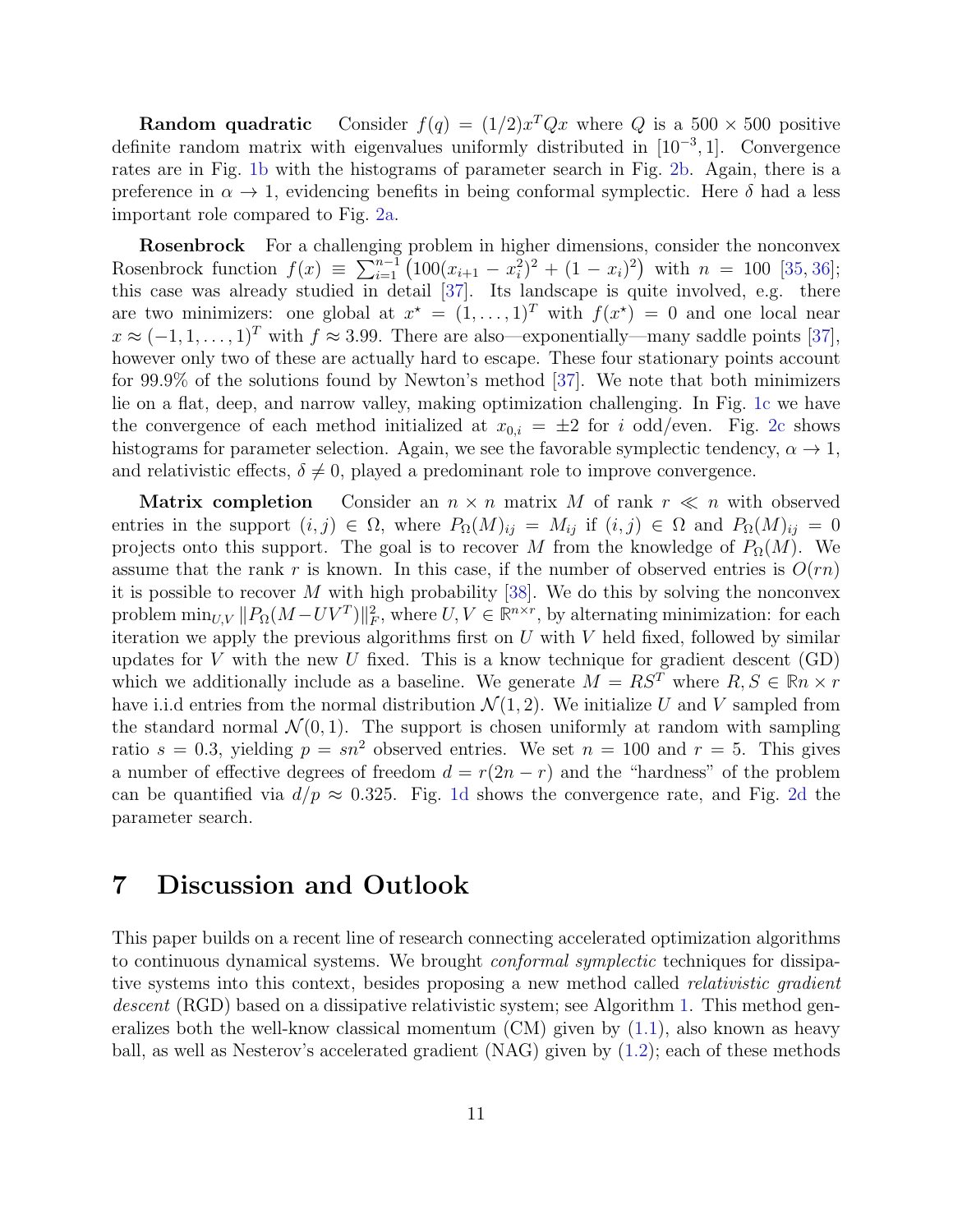are recovered as particular cases from RGD, which has no additional computational cost compared to CM and NAG. Moreover, RGD has more flexibility, can interpolate between a conformal symplectic behaviour or introduce some Hessian dependent damping in the spirit of NAG, and has potential to control instabilities due to large gradients by normalizing the momentum. In our experiments, RGD significantly outperfomed CM and NAG.

We also elucidated the symplectic structure behind CM and NAG. We found that the former turns out to be a conformal symplectic integrator (Corollary 4.1), thus being "dissipativepreserving," while the latter introduces a spurious contraction of the symplectic form by a Hessian driven damping (Theorem 4.2). This is an effect of second order in the step size but may affect convergence and stability. We pointed out that there is a tradeoff between this extra contraction and the stability of a conformal symplectic method. These ideas are explored in more detail in the Appendix C. We also derive modified or perturbed equations for CM and NAG, describing these methods to a higher degree of resolution; this analysis provides several new insights into these methods that were not previously considered.

A more refined analysis of RGD is certainly an interesting future problem, although considerably challenging due to the nonlinearity introduced by the  $\sqrt{1+\delta||v||^2}$  term in the updates of Algorithm 1. To give an example, even if one assumes a simple quadratic function  $f(x) = (\lambda/2)x^2$ , the differential equations (5.2) are highly nonlinear and do not admit a closed form solution, contrary to the associated differential equation associated to CM and NAG which are linear and can be readily integrated. Thus, even in continuous-time, the analysis for RGD is likely to be involved. Finally, it would be interesting to consider RGD in a stochastic setting, namely investigate its diffusive properties in a random media which may bring benefits to nonconvex optimization and sampling.

#### Acknowledgments

This work was supported by grants ARO MURI W911NF-17-1-0304 and NSF 1447822.

#### A Order of Accuracy of the General Integrators

It is known that a composition of the type  $\Psi_h^A \circ \Psi_h^B$ , where A and B represents the components of distinct vector fields, leads to an integrator of order  $r = 1$ , whereas a composition in the form  $\Psi_{h/2}^A \circ \Psi_h^B \circ \Psi_{h/2}^A$  leads to an integrator of order  $r = 2$  [30]—this is known as Strang splitting. However, here we provide an explicit and direct proof of these facts for the generic integrators (3.2) and (3.3), respectively.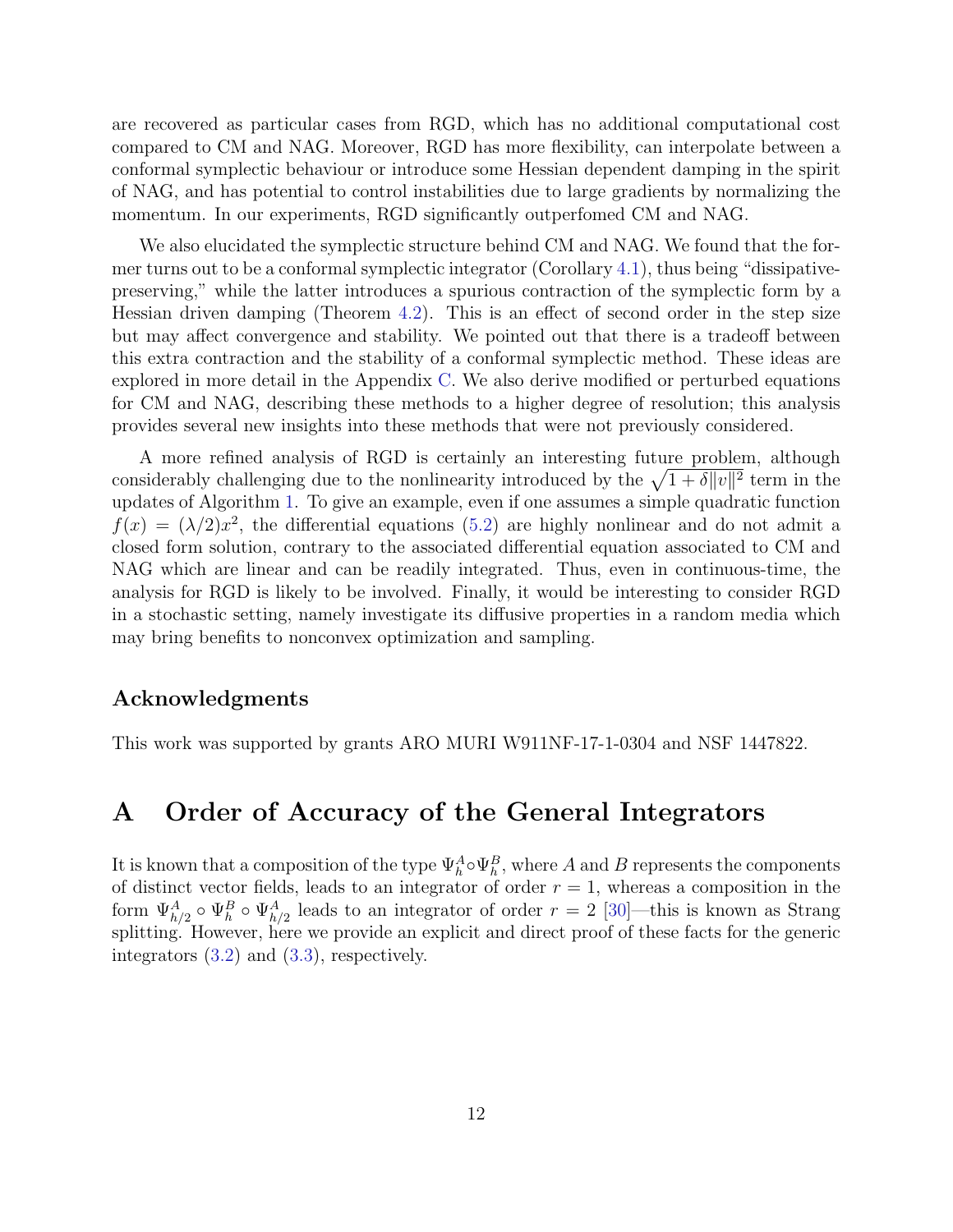*Proof of Theorem 3.4.* From the equations of motion  $(2.1)$  and Taylor expansions we have:

$$
x(t_k + h) = x + h\dot{x} + \frac{h^2}{2}\ddot{x} + O(h^3)
$$
  
=  $x + h\nabla_p H + \frac{h^2}{2} (\nabla_{xp}^2 H \dot{x} + \nabla_{pp}^2 H \dot{p}) + O(h^3)$   
=  $x + h\nabla_p H + \frac{h^2}{2} \nabla_{xp}^2 H \nabla_p H - \frac{h^2}{2} \nabla_{xp}^2 \nabla_x H - \frac{h^2}{2} \gamma \nabla_{pp}^2 H p + O(h^3),$  (A.1)

and

$$
p(t_k + h) = p + h\dot{p} + \frac{h^2}{2}\ddot{p} + O(h^3)
$$
  
=  $p - h\nabla_x H - h\gamma p + \frac{h^2}{2} \left( -\nabla_{xx}^2 H \dot{x} - \nabla_{xp}^2 H \dot{p} - \gamma \dot{p} \right) + O(h^3)$   
=  $p - h\nabla_x H - h\gamma p - \frac{h^2}{2}\nabla_{xx}^2 H \nabla_p H + \frac{h^2}{2}\nabla_{xp}^2 H \nabla_x H + \frac{h^2}{2}\gamma \nabla_{xx}^2 H p$   
+  $\frac{h^2}{2}\gamma \nabla_x H + \frac{h^2}{2}\gamma^2 p + O(h^3),$  (A.2)

where we denote  $x \equiv x(t_k)$  and  $p \equiv p(t_k)$  for  $t_k = kh$   $(k = 0, 1, \ldots)$ , and it is implicit that all gradients and Hessians of H are being computed at  $(x, p)$ .

Consider (3.2). Under one step of this map, starting from the point  $(x, p)$ , upon using Taylor expansions we have:

$$
x_{k+1} = x + h\nabla_p H + O(h^2),\tag{A.3a}
$$

$$
p_{k+1} = e^{-\gamma h} p - h \nabla_x H + O(h^2) = p - \gamma h p - h \nabla_x H(x, p) + O(h^2).
$$
 (A.3b)

Comparing these two equations with  $(A.1)$  and  $(A.2)$  we conclude that

$$
x_{k+1} = x(t_k + h) + O(h^2), \qquad p_{k+1} = p(t_k + h) + O(h^2). \tag{A.4}
$$

Therefore, the discrete state approximates the continuous-time state up to an error of  $O(h^2)$ , obeying Definition 3.1 with  $r = 1$ .

The same approach is applicable to the numerical map (3.3). Expanding the first update:

$$
\tilde{X} = x + \frac{h}{2} \nabla_p H \left( x + \frac{h}{2} \nabla_p H, p - \frac{h}{2} \gamma p \right) + O(h^3), \n= x + \frac{h}{2} \nabla_p H + \frac{h^2}{4} \nabla_{xp}^2 H \nabla_p H - \frac{h^2}{4} \gamma \nabla_{pp}^2 H p + O(h^3).
$$
\n(A.5)

Expanding the second update:

$$
\tilde{P} = e^{-\gamma h/2} p - \frac{h}{2} \nabla_x H \left( x + \frac{h}{2} \nabla_p H, p - \frac{h}{2} \gamma p \right) \n- \frac{h}{2} \nabla_x H \left( x + \frac{h}{2} \nabla_p H, p - \frac{h}{2} \gamma p - h \nabla_x H \right) + O(h^3), \n= e^{-\gamma h/2} p - h \nabla_x H - \frac{h^2}{2} \nabla_{xx}^2 H \nabla_p H + \frac{h^2}{2} \gamma \nabla_{xp}^2 H p + \frac{h^2}{2} \nabla_{xp}^2 H \nabla_x H + O(h^3).
$$
\n(A.6)

Making use of  $(A.5)$  and  $(A.6)$  we thus find:

$$
X = \tilde{X} + \frac{h}{2} \nabla_p H(\tilde{X}, \tilde{P})
$$
  
=  $x + \frac{h}{2} \nabla_p H + \frac{h^2}{4} \nabla_{xp}^2 H \nabla_p H - \frac{h^2}{4} \gamma \nabla_{pp}^2 H p$   
+  $\frac{h}{2} \nabla H (x + \frac{h}{2} \nabla_p H, p - \frac{h}{2} \gamma p - h \nabla_x H) + O(h^3)$   
=  $x + h \nabla_p H + \frac{h^2}{2} \nabla_{xp}^2 H \nabla_p H - \frac{h^2}{2} \gamma \nabla_{pp}^2 H p - \frac{h^2}{2} \nabla_{pp}^2 H \nabla_x H + O(h^3).$  (A.7)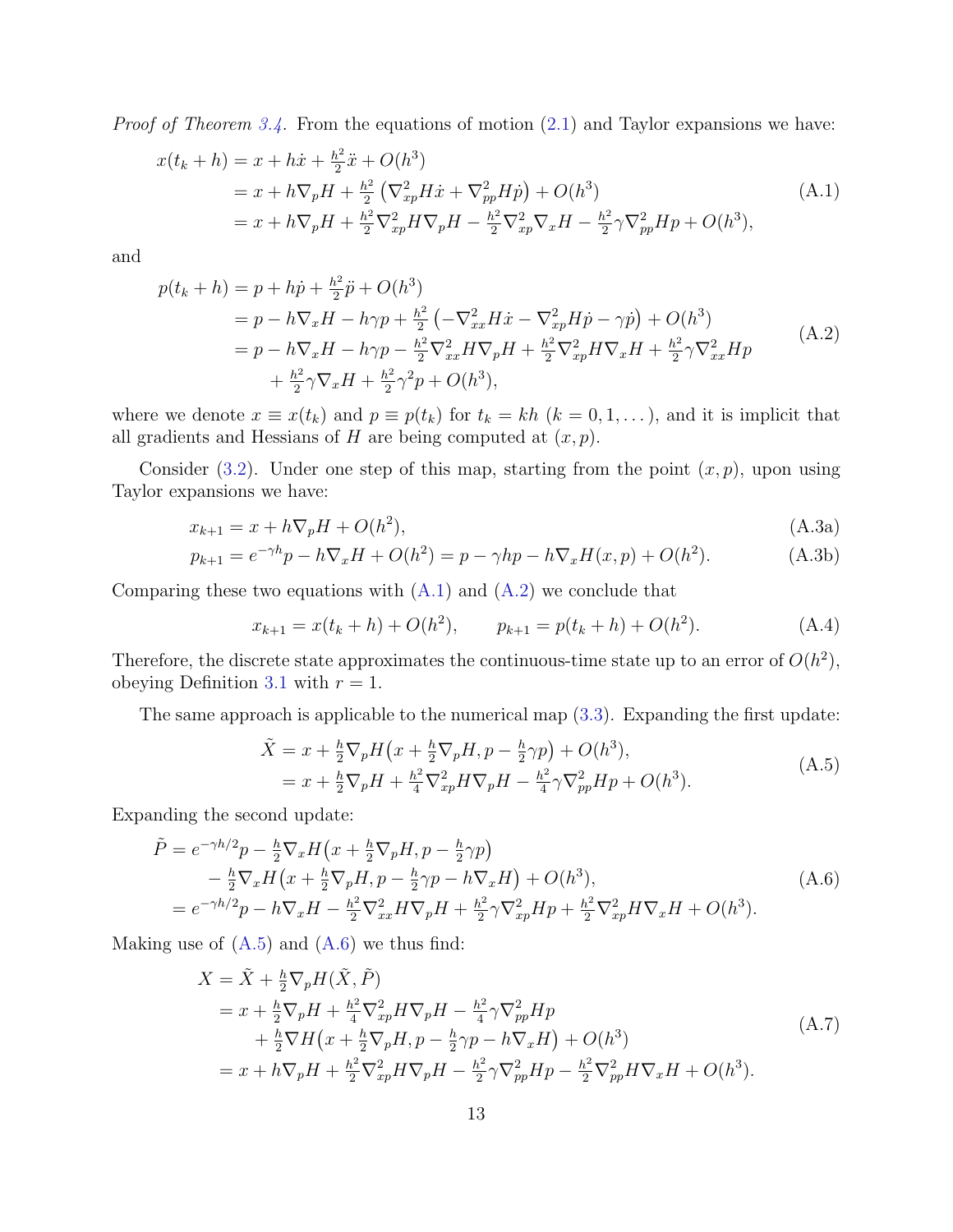Thus, comparing with (A.1) we conclude that  $x_{k+1} = x(t_k + h) + O(h^3)$ . Finally, from (A.6) we have

$$
P = e^{-\gamma h/2} \tilde{P}
$$
  
=  $e^{\gamma h} p - e^{-\gamma h/2} \left\{ h \nabla_x H + \frac{h^2}{2} \nabla_{xx}^2 H \nabla_p H + \frac{h^2}{2} \gamma \nabla_{xp}^2 H p - \frac{h^2}{2} \nabla_{xp}^2 H \nabla_x H \right\} + O(h^3)$   
=  $p - \gamma h p + \frac{h^2}{2} \gamma^2 p - h \nabla_x H - \frac{h^2}{2} \nabla_{xx}^2 H \nabla_p H + \frac{h^2}{2} \gamma \nabla_{xp}^2 H p$   
+  $\frac{h^2}{2} \nabla_{xp}^2 H \nabla_x H + \frac{h^2}{2} \gamma \nabla_x H + O(h^3).$  (A.8)

Comparing this with (A.2) implies  $p_{k+1} = p(t_k + h) + O(h^3)$ . Therefore, in this case we satisfy Definition 3.1 with  $r = 2$ .  $\Box$ 

From the above general results it is immediate that:

- CM given by  $(1.1)$ —or equivalently written in the form  $(4.1)$  which is more appropriate to make connections with the associated continuous system—is a first order integrator to the conformal Hamiltonian system (2.1) with the classical Hamiltonian (2.2) (the equations of motion are (B.2) below).
- The relativistic extension of CM given by  $(5.3)$  is a first order integrator to the conformal relativistic Hamiltonian system (5.2).
- RGD given by (5.4) with  $\alpha = 1$ —also equivalently written in the form of Algo. 1—is a second order integrator to (5.2).

## B Insights into Nesterov and Heavy Ball Methods

Here we prove Theorem 4.2 but additionally provide several other details which give insights into Nesterov's method (NAG) and heavy ball or classical momentum (CM), such as their underlying "modified equations" and "shadow Hamiltonians."

#### B.1 Order of Accuracy

We work on phase space variables  $(x, p)$ , thus NAG should be considered in the form  $(4.6)$ , which we repeat below for convenience:

$$
x_{k+1/2} = x_k + \frac{h}{m} e^{-\gamma h} p_k,
$$
 (B.1a)

$$
p_{k+1} = e^{-\gamma h} p_k - h \nabla f(x_{k+1/2}),
$$
\n(B.1b)

$$
x_{k+1} = x_k + \frac{h}{m} p_{k+1}.
$$
 (B.1c)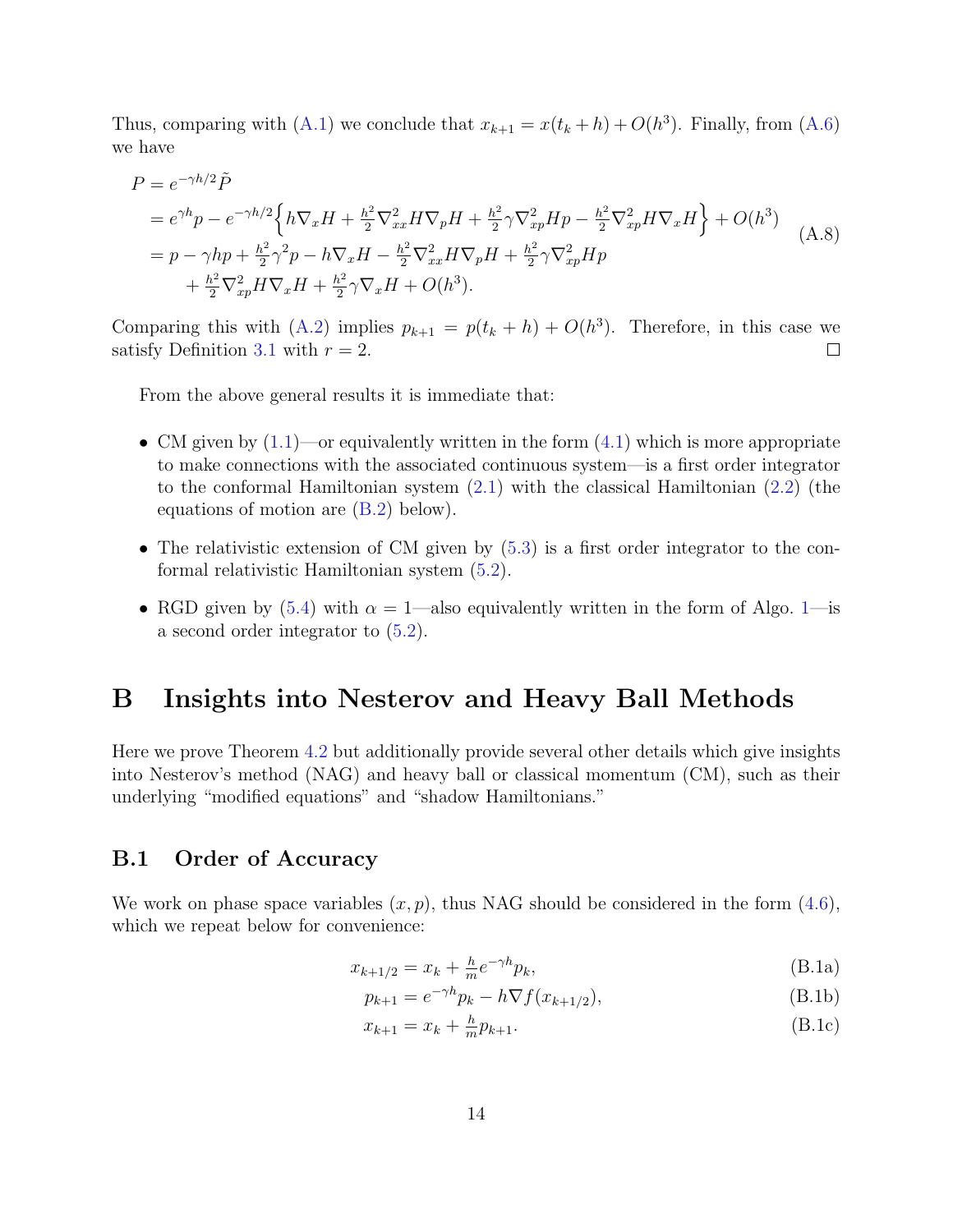Recall that this is precisely  $(1.2)$  under the change of variables  $(4.2)$ . Let us now derive the order of accuracy of this method with respect to its underlying continuous Hamiltonian system  $(2.1)$  with Hamiltonian  $(2.2)$ :

$$
\dot{x} = p/m, \qquad \dot{p} = -\nabla f(x) - \gamma p. \tag{B.2}
$$

*Proof of Theorem 4.2, part (i).* Denoting  $x = x(t_k)$  and  $p = p(t_k)$ , we expand the exponential in (B.1a) to obtain

$$
x_{k+1/2} = x + \frac{h}{m}p - \frac{h^2}{m}\gamma p + O(h^3).
$$
 (B.3)

Using this and Taylor expansions in the last two updates (B.1b) and (B.1c):

$$
p_{k+1} = p - h\gamma p - h\nabla f(x) + \frac{h^2}{2}\gamma^2 p - \frac{h^2}{m}\nabla^2 f(x)p_k + O(h^3),
$$
 (B.4a)

$$
x_{k+1} = x + \frac{h}{m}p - \frac{h^2}{m}\gamma p - \frac{h^2}{m}\nabla f(x) + O(h^3).
$$
 (B.4b)

It is implicit that  $\nabla f$  and  $\nabla^2 f$  are computed at  $(x, p)$ . From the equations of motion (B.2), i.e. replacing the Hamiltonian  $(2.2)$  into the general approximations  $(A.1)$  and  $(A.2)$ , we obtain:

$$
p(t_k + h) = p - h\nabla f - h\gamma p - \frac{h^2}{2m}\nabla^2 f p + \frac{h^2}{2}\gamma\nabla^2 f p + \frac{h^2}{2}\gamma\nabla f + \frac{h^2}{2}\gamma^2 p + O(h^3), \quad (B.5a)
$$

$$
x(t_k + h) = x + \frac{h}{m}p - \frac{h^2}{2m}\gamma p + O(h^3).
$$
 (B.5b)

Hence, by comparison with (B.4) we have  $x_{k+1} = x(t_k + h) + O(h^2)$  and  $p_{k+1} = p(t_k + h) +$  $O(h^2)$ , which according to Definition 3.1 means that NAG is an integrator of order  $r = 1$ , as claimed.  $\Box$ 

Thus both NAG and CM are first order integrators to (B.2). We already know that CM is conformal symplectic.

#### B.2 Spurious Contraction of the Symplectic Form

Next, we consider how NAG changes the symplectic structure of the underlying conformal Hamiltonian system.

*Proof of Theorem 4.2, part (ii).* Consider the variational form of  $(B.1)$  (the notation is standard in numerical analysis [30]):

$$
dx_{k+1/2} = dx_k + \frac{h}{m} e^{-\gamma h} dp_k,
$$
\n(B.6a)

$$
dp_{k+1} = e^{-\gamma h} dp_k - h \nabla^2 f(x_{k+1/2}) dx_{k+1/2},
$$
\n(B.6b)

$$
dx_{k+1} = dx_k + \frac{h}{m} dp_{k+1}.
$$
 (B.6c)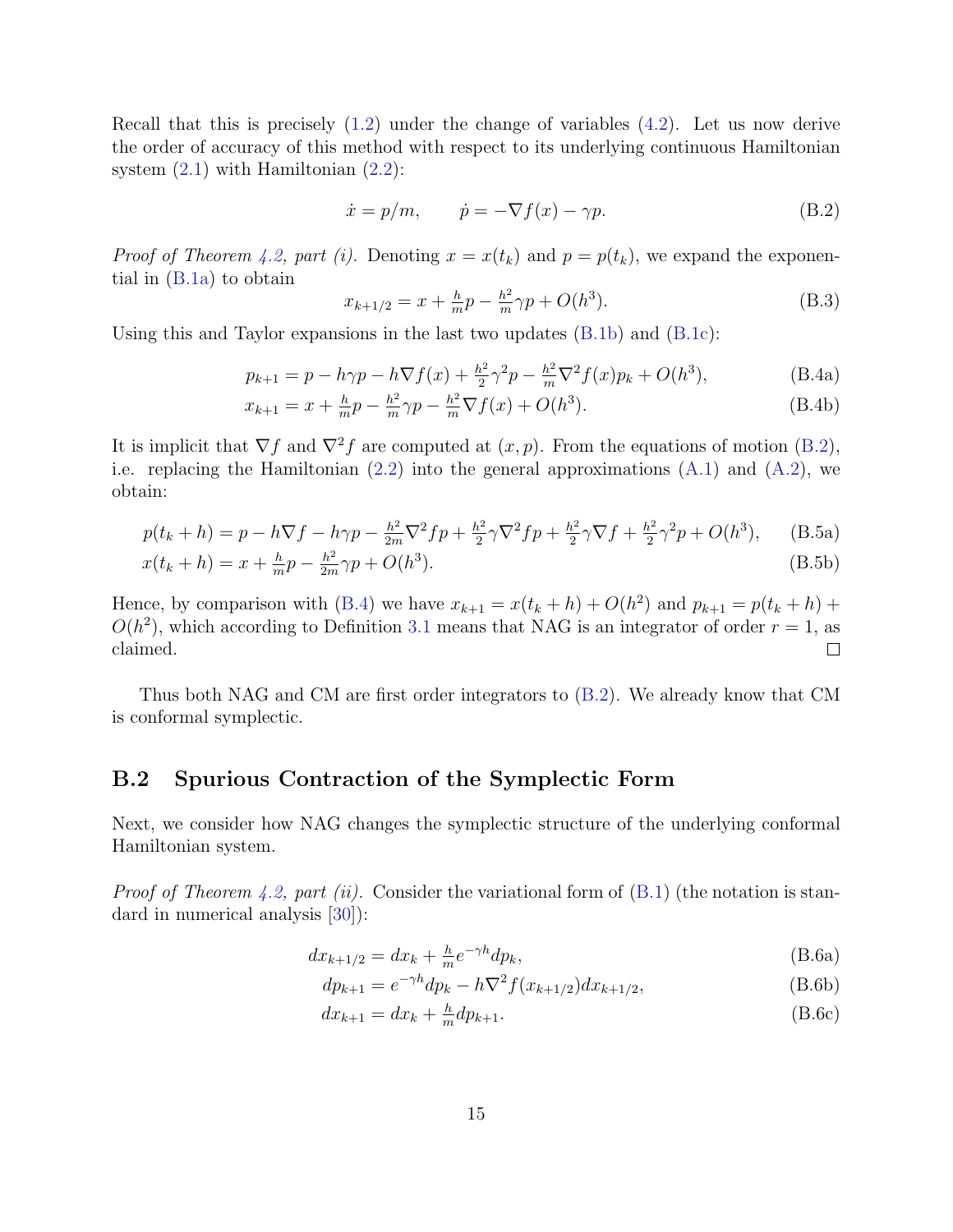Using these, bilinearity and the antisymmety of the wedge product, together the fact that  $\nabla^2 f$  is symmetric, we obtain:

$$
dx_{k+1} \wedge dp_{k+1} = dx_k \wedge dp_{k+1}
$$
  
=  $e^{-\gamma h} dx_k \wedge dp_k - h dx_k \wedge \nabla^2 f(x_{k+1/2}) dx_{k+1/2}$   
=  $e^{-\gamma h} dx_k \wedge dp_k - \frac{h^2}{m} e^{-\gamma h} dx_k \wedge \nabla^2 f(x_{k+1/2}) dp_k$   
=  $e^{-\gamma h} dx_k \wedge dp_k - \frac{h^2}{m} e^{-\gamma h} dx_k \wedge \nabla^2 f(x_k) dp_k + O(h^3),$  (B.7)

where in the last passage we used a Taylor approximation for  $x_{k+1/2}$ . Thus,  $dx_{k+1} \wedge dp_{k+1} \neq$  $e^{-\gamma h}dx_k \wedge dp_k$ , showing that the method is not conformal symplectic (see Definition 3.2). Moreover, using the symmetry of  $\nabla^2 f$  we can write (B.7) as

$$
\omega_{k+1} = e^{-\gamma h} \left[ I - \frac{h^2}{m} \nabla^2 f(x_k) \right] \omega_k + O(h^3), \tag{B.8}
$$

 $\Box$ 

which is exactly  $(4.7)$ .

Thus, while CM exactly preserve the same dissipation found in the continuous-time system, NAG introduces some extra contraction or expansion of the symplectic form, depending whether  $\nabla^2 f$  is positive definite or not. From (B.8), in k iterations of NAG, and neglecting the  $O(h^3)$  error term, we have:

$$
\omega_k \approx e^{-\gamma t_k} \prod_{i=1}^k \left[ I - \frac{\hbar^2}{m} \nabla^2 f(x_{k-i}) \right] \omega_0
$$
\n
$$
\approx e^{-\gamma t_k} \left[ I - \frac{\hbar^2}{m} \left( \nabla^2 f(x_{k-1}) - \nabla^2 f(x_{k-2}) - \dots - \nabla^2 f(x_0) \right) \right] \omega_0.
$$
\n(B.9)

This depends on the entire history of the Hessians from the initial point. Therefore, NAG contracts the symplectic form slightly more than the underlying conformal Hamiltonian system—assuming  $\nabla^2 f$  is positive definite—and it does so in a way that depends on the Hessian of the objective function. Note that this is a small effect of  $O(h^2)$ . Moreover, if  $\nabla^2 f$  has negative eigenvalues, e.g. f is nonconvex and has saddle points, then NAG actually introduces some spurious excitation in that direction. To gain some intuition, let us consider the simple case of a quadratic function:<sup>4</sup>

$$
f(x) = (\lambda/2)x^2
$$
 (B.10)

for some constant  $\lambda$ . Thus (B.8) becomes

$$
\omega_{k+1} \approx e^{-\gamma h + \log(1 - h^2 \lambda/m)} \omega_k \approx e^{-(\gamma + h\lambda/m)h} \omega_k \quad \Longrightarrow \quad \omega_k \approx e^{-(\gamma + h\lambda/m)t_k} \omega_0. \tag{B.11}
$$

This suggests that effectively the original damping of the system is being replaced by  $\gamma \rightarrow$  $\gamma + h\lambda/m$ . Thus if  $\lambda > 0$  there is some spurious damping, whereas if  $\lambda < 0$  there is some spurious excitation.

<sup>&</sup>lt;sup>4</sup> This quadratic function is actually enough to capture the behaviour when close to a critical point  $x^*$ since  $f(x) \approx f(x^*) + \frac{1}{2}\nabla^2 f(x^*)x$  and one can work on rotated coordinates where  $\nabla^2 f(x^*) = \text{diag}(\lambda_1, \dots, \lambda_n)$ .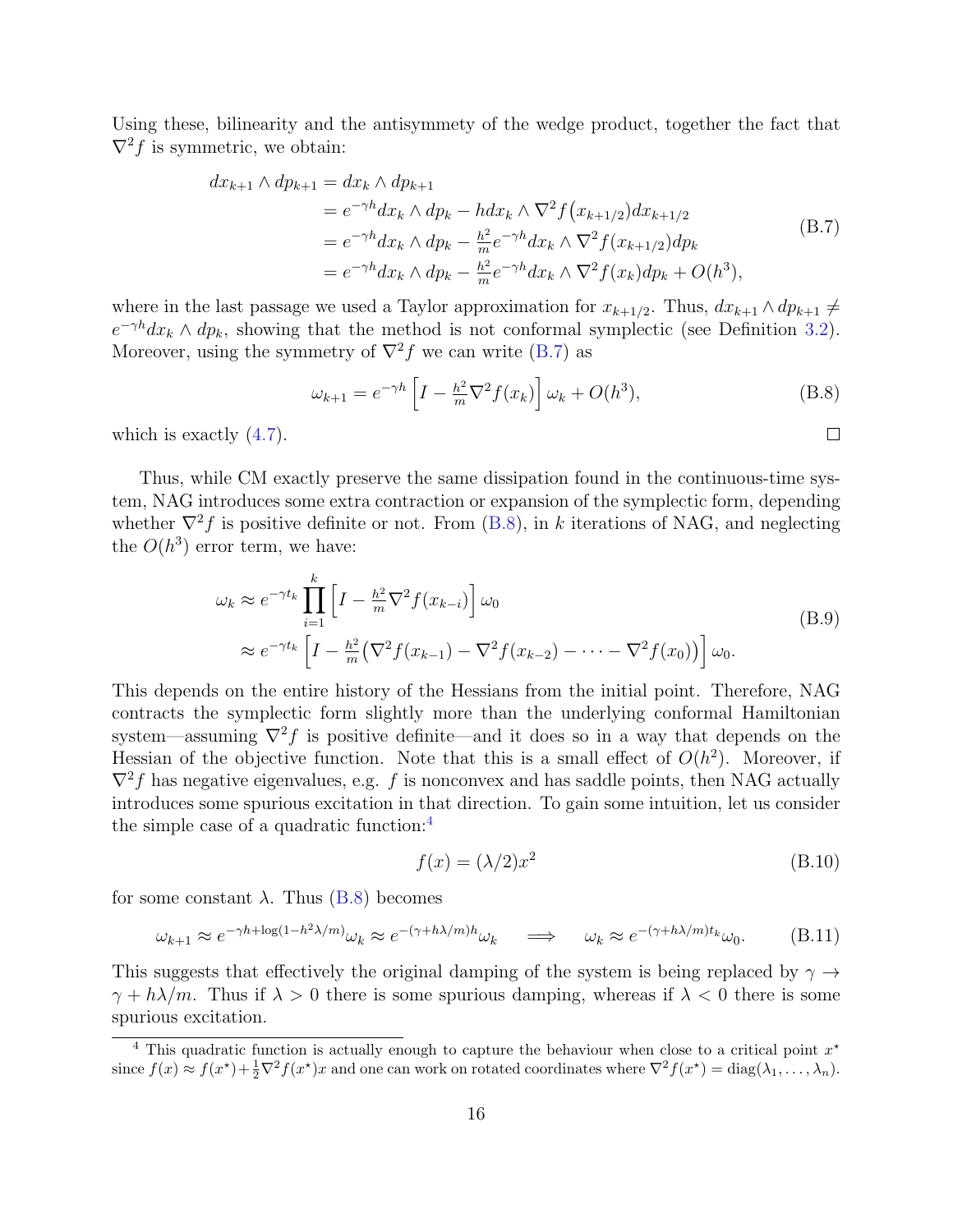#### B.3 Modified Equations and Shadow Hamiltonian

We have seen above that NAG is a first order integrator to the conformal Hamiltonian system (B.2), however it changes slightly the behaviour of the original system since it introduces spurious damping/excitation. To understand its behaviour more closely, one can ask the following question: for which continuous dynamical system NAG turns out to be a second order integrator? In other words, we can look for a modified system that captures the behaviour of NAG more closely, up to  $O(h^3)$ . Every numerical method is known to have a modified or perturbed differential equation [30] (the brief discussion in [18] may also be useful). With respect to this question, we thus find the following.

**Theorem B.1** (Shadow dynamical system for Nesterov's method). NAG (1.2), or its equivalent phase space representation  $(B.1)$ , is a second order integrator to the following modified or perturbed equations:

$$
\dot{x} = \frac{p}{m} - \frac{\gamma h}{2m}p - \frac{h}{2m}\nabla f(x), \qquad \dot{p} = -\nabla f(x) - \gamma p - \frac{h\gamma}{2}\nabla f - \frac{h}{2m}\nabla^2 f(x)p.
$$
 (B.12)

*Proof.* We look for vector fields  $F(q, p; h)$  and  $G(q, p; h)$  for the modified system

$$
\dot{x} = p/m + hF, \qquad \dot{p} = -\nabla f(x) - \gamma p - hG,\tag{B.13}
$$

such that  $(B.1)$  is an integrator of order  $r = 2$ . This can be done by computing [30]:

$$
F = \lim_{h \to 0} \frac{x_{k+1} - x(t_k + h)}{h^2}, \qquad G = \lim_{h \to 0} \frac{p_{k+1} - p(t_k + h)}{h^2}.
$$
 (B.14)

From (B.4) and (B.5) we obtain precisely (B.12). By the previously discussed approach through Taylor expansions one can also readily check that NAG is indeed an integrator of order  $r = 2$  to this perturbed system.  $\Box$ 

We can also combine  $(B.12)$  into a second order differential equation:

$$
m\ddot{x} + m\left(\gamma I + \frac{h}{m}\nabla^2 f(x)\right)\dot{x} = -\left(I + \frac{h\gamma}{2}I - \frac{h^2\gamma^2}{4}I + \frac{h^2}{4m}\nabla^2 f(x)\right)\nabla f(x),\tag{B.15}
$$

where I is the  $n \times n$  identity matrix. We see that this equation has several new ingredients compared to  $\ddot{x} + \gamma \dot{x} = -(1/m)\nabla f(x)$  which is obtained from (B.2). First, when  $h \to 0$  the system (B.15) tends to the latter, as it should since both must agree to leading order. Second, the spurious change in the damping coefficient reflects the behaviour of the symplectic form  $(B.8)$  (see also  $(B.11)$ ). Third, we see that the gradient  $\nabla f$  is rescaled by the contribution of several terms, including the Hessian, making explicit a curvature dependent behaviour, which also appears in the damping coefficient. Note that the modified equation (B.15), or equivalently  $(B.12)$ , depends on the step size h. It therefore captures an intrinsic behaviour of the discrete-time algorithm which is not captured by (B.2).

Since CM is also a 1st order integrator to (B.2), which is actually conformal symplectic, it is natural to consider its modified equation and compare with the one for NAG (B.12).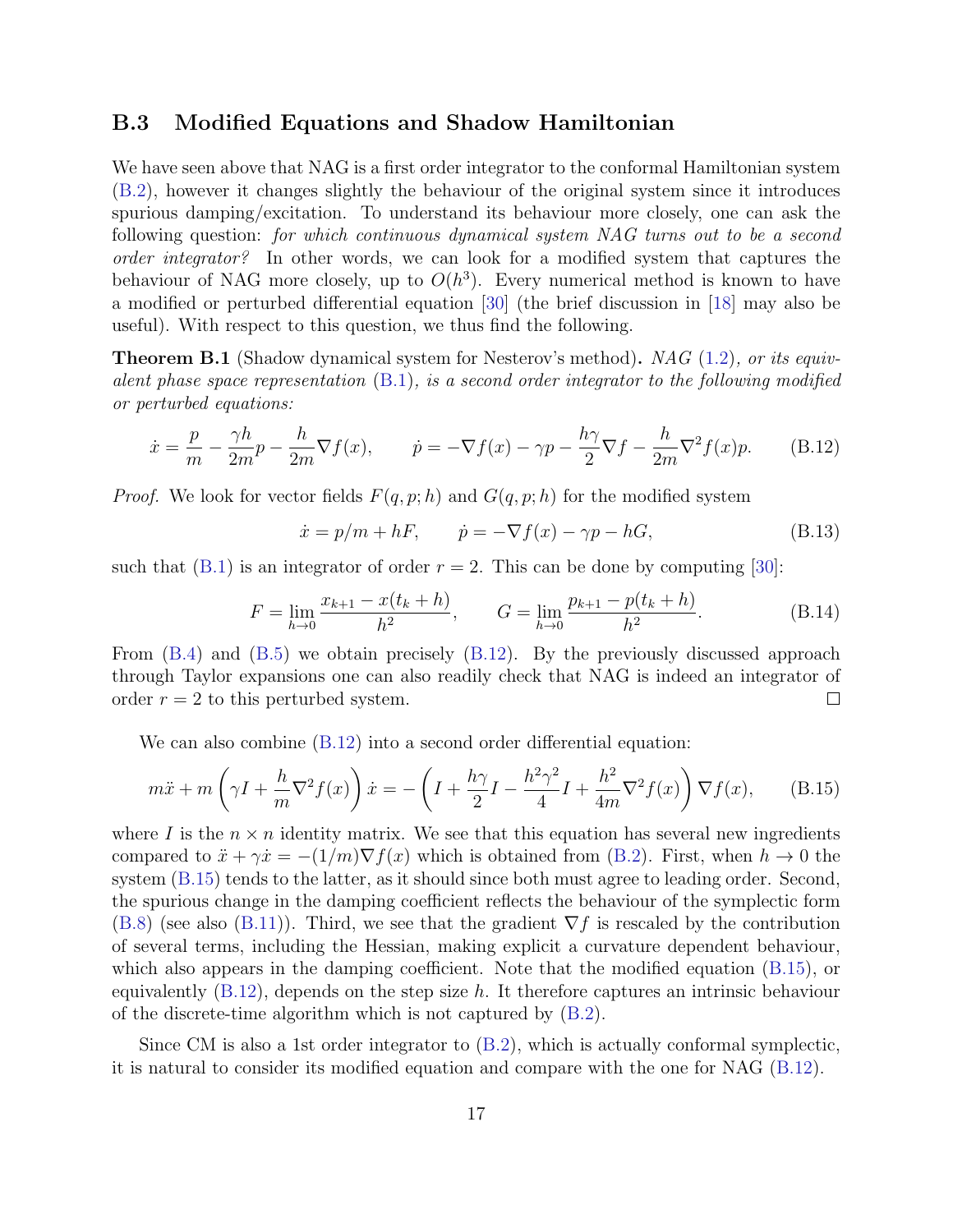**Theorem B.2** (Shadow Hamiltonian for Heavy Ball). Heavy ball or CM method (1.1), equivalently written in phase space as  $(4.1)$ , is a second order integrator to the following modified conformal Hamiltonian system:

$$
\dot{x} = \frac{p}{m} - \frac{h\gamma}{2m}p - \frac{h}{2m}\nabla f(x), \qquad \dot{p} = -\nabla f(x) - \gamma p - \frac{h\gamma}{2}\nabla f(x) + \frac{h}{2m}\nabla^2 f(x)p. \tag{B.16}
$$

Such a system admits the shadow or perturbed Hamiltonian

$$
\tilde{H} = \frac{\|p\|^2}{2m} + f(x) - \frac{h\gamma}{4m}\|p\|^2 - \frac{h}{2m}\langle \nabla f(x), p \rangle + \frac{h\gamma}{2}f. \tag{B.17}
$$

*Proof.* Exactly as in Theorem B.1. One can readily verify that replacing  $(B.17)$  into  $(2.1)$  $\Box$ gives  $(B.17)$ .

We note the striking similarity between  $(B.16)$  and  $(B.12)$ ; the only difference is the sign of the last term in the momentum equation. Up to this level of resolution, the difference is that NAG introduces a spurious damping compared to CM, in agreement with the derivation of the symplectic form (B.8). On the other hand, notice that the perturbed system (B.16) for CM is conformal Hamiltonian, contrary to (B.12) that cannot be written in Hamiltonian form; this is the reason why structure-preserving discretizations tend to be more stable since the perturbed trajectories are always close—i.e., within a bounded error—from the original Hamiltonian dynamics. We can also combine (B.16):

$$
m\ddot{x} + m\gamma \dot{x} = -\left(I + \frac{h\gamma}{2}I - \frac{h^2\gamma^2}{4}I - \frac{h^2}{4m}\nabla^2 f(x)\right)\nabla f(x).
$$
 (B.18)

Again, this is strikingly similar to (B.15). Note that this equation does not have the spurious damping term  $(h/m)\nabla^2 f(x)$  as in (B.15), i.e., it preserves exactly the dissipation in the original continuous system. As we will show below, there is a balance between preserving the dissipation of the original system and stability. While NAG introduces an extra damping, and may slightly help in an improved convergence since it dissipates more energy, this comes at a cost of a lack in stability.

# C Tradeoff Between Stability and Convergence Rate

Here we illustrate an interesting phenomenon: there is a tradeoff between stability versus convergence rate. Intuitively, an improved rate is associated to a higher "contraction," i.e. the introduction of spurious dissipation in the numerical method. However, this makes the method less stable, and ultimately very sensitive to parameter tuning. On the other hand, a geometric or structure-preserving integrator may have slightly less contraction, since it preserves the original dissipation of the continuous system exactly, but it is more stable and able to operate with larger step sizes. Furthermore, a structure-preserving method is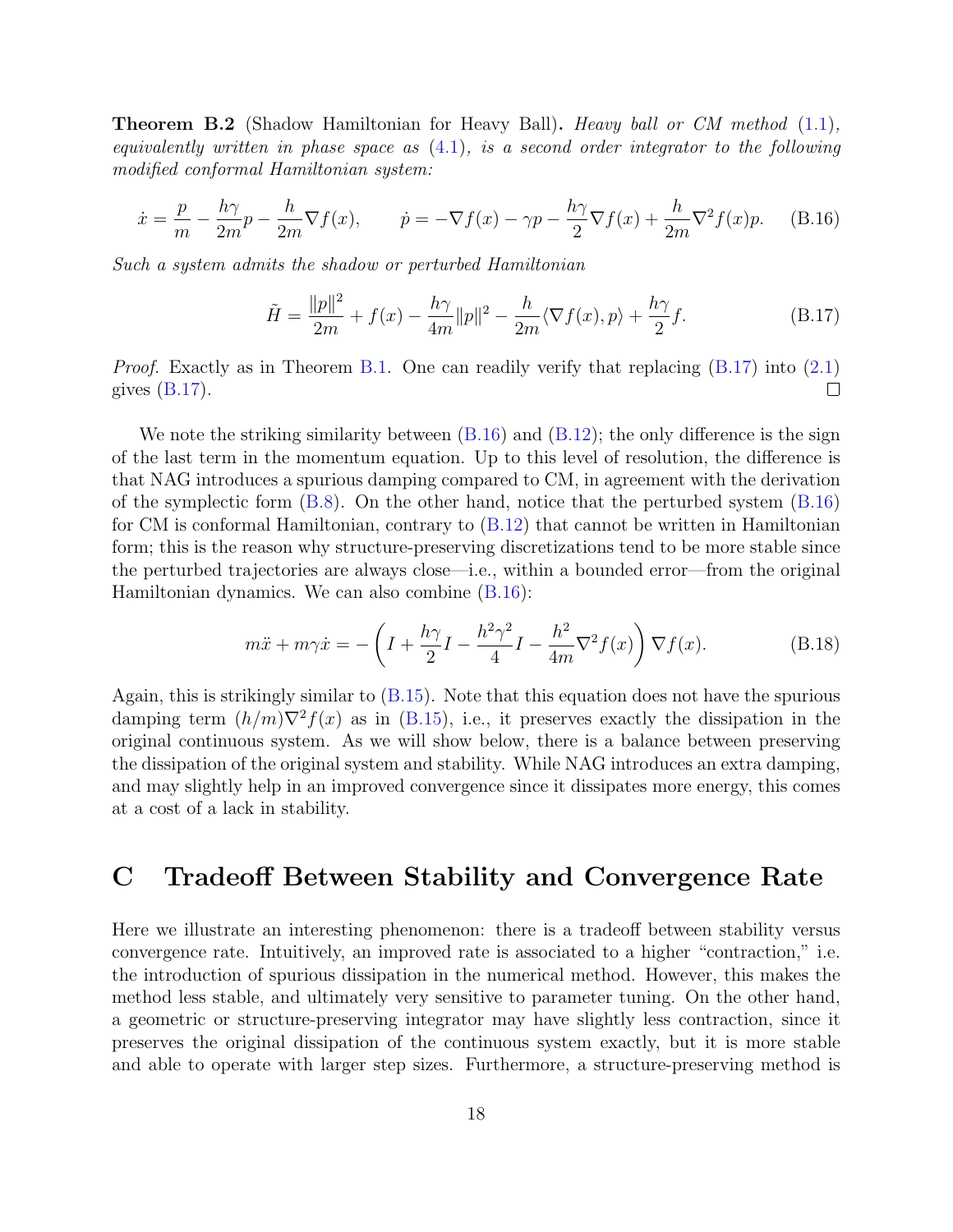guaranteed to reproduce very closely, perhaps even up to a negligible error, the continuoustime rates of convergence [18]. This indicates that there may have benefits in considering this class of methods for optimization, such as conformal symplectic integrators that are being advocated in this paper.

Stability of a numerical integrator means the region of hyperparameters, e.g., values of the step size, such that the method is able to converge. The larger this region, more stable is the method. The convergence rate is a measure of how fast the method tends to the minimum, and this is related to the amount of contraction between subsequent states or subsequent values of the objective function. For instance, since NAG introduces some spurious dissipation—recall (B.8)—we expect that it may have a slightly higher contraction compared to CM, which exactly preserves the dissipation of the continuous system. Thus, such a spurious dissipation can induce a slightly improved convergence rate, but as we will show below at the cost of making the method more unstable and thus requiring smaller step sizes.

Let us consider a standard linear stability analysis, which involves a quadratic function (B.10) such that the previous methods can be treated analytically. Thus, replacing (B.10) into CM in the form  $(4.1)$  it is possible to write the algorithm as a linear system:

$$
z_{k+1} = T_{\text{CM}} z_k, \qquad T_{\text{CM}} = \begin{bmatrix} 1 - h^2 \lambda / m \ (h/m) e^{-\gamma h} \\ -h \lambda \end{bmatrix}, \tag{C.1}
$$

where we denote  $z = \begin{bmatrix} x \\ p \end{bmatrix}$ . Similarly, NAG in the form (4.6) yields

$$
z_{k+1} = T_{\text{NAG}} z_k, \qquad T_{\text{NAG}} = \begin{bmatrix} 1 - h^2 \lambda / m \ (h/m) e^{-\gamma h} (1 - h^2 \lambda / m) \\ -h \lambda & e^{-\gamma h} (1 - h^2 \lambda / m) \end{bmatrix}, \tag{C.2}
$$

while RGD (5.4), with  $c \to \infty$  and  $\alpha = 1$ , yields<sup>5</sup>

$$
z_{k+1} = T_{\text{RGB}} z_k, \qquad T_{\text{RGB}} = \begin{bmatrix} 1 - \frac{h^2 \lambda}{2m} \frac{h}{2m} \frac{h}{2m} e^{-\gamma h/2} (2 - \frac{h^2 \lambda}{2m}) \\ -\frac{h \lambda e^{-\gamma h/2}}{2m} \frac{e^{-\gamma h}}{2m} (1 - \frac{h^2 \lambda}{2m}) \end{bmatrix}.
$$
 (C.3)

A linear system is stable if the spectral radius of its transition matrix is  $\rho(T) \leq 1$ . We can compute the eigenvalues of the above matrices and check for which range of parameters they remain inside the unit circle; e.g., for given  $\gamma$ , m, and  $\lambda$  we can find the allowed range of the step size h for which the maximum eigenvalue in absolute value is  $|\lambda_{\text{max}}| \leq 1$ . Instead of showing the explicit formulas for these eigenvalues, which can be obtained quite simply but are cumbersome, let us illustrate what happens graphically.

In Fig. 3, the shaded gray area represents the unit circle. Any eigenvalue that leaves this area makes the associated algorithm unstable. Here we fix  $m = \lambda = \gamma = 1$  (other choices are equivalent) and we vary the step size  $h > 0$ . These eigenvalues are in general complex and

<sup>&</sup>lt;sup>5</sup>The case of finite c is nonlinear and not amenable to such an analysis. However, this  $c \to \infty$  already provide useful insights.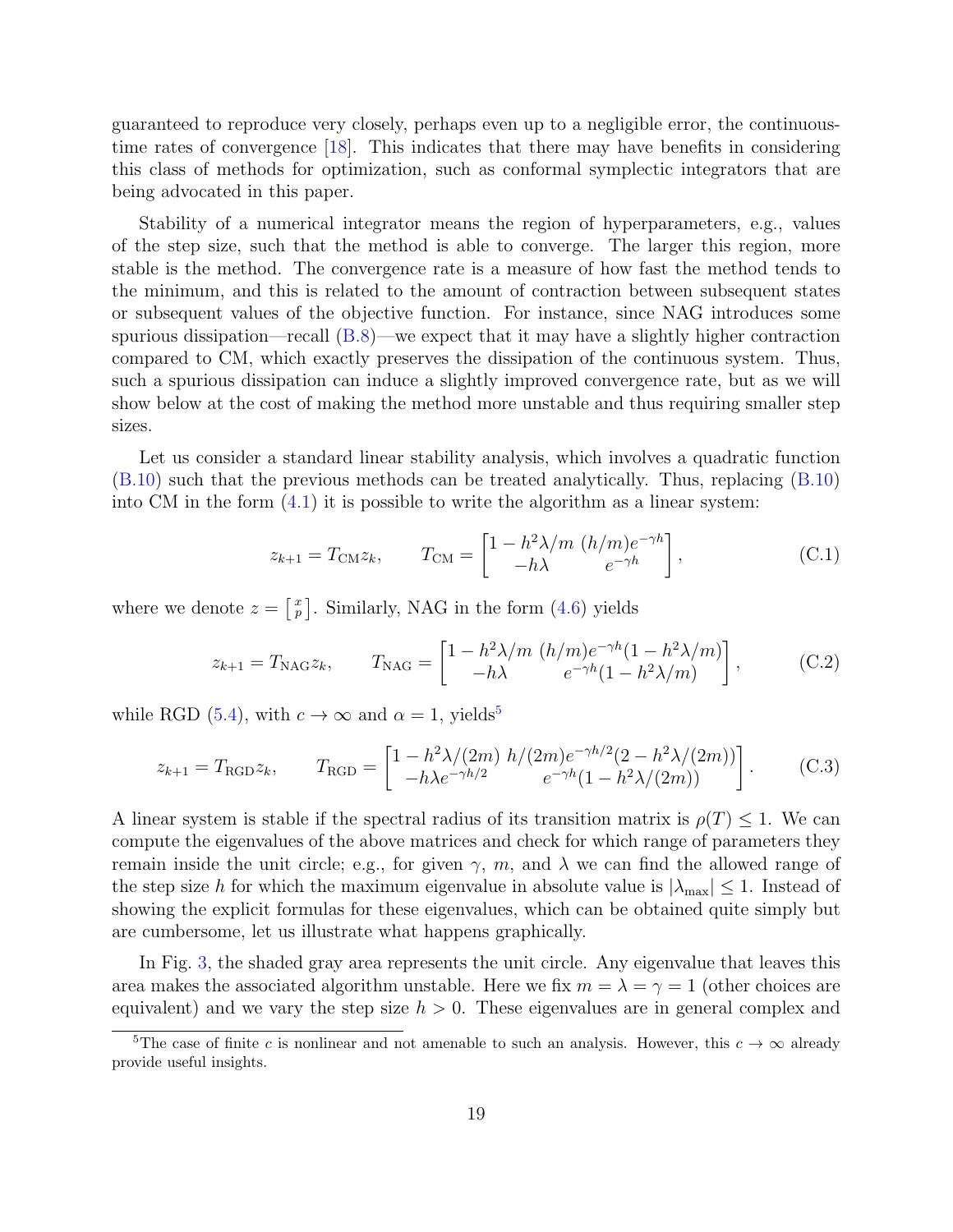

Figure 3: Stability of CM (4.1) (blue), NAG (4.6) (green), and RGD (5.4) with  $c \to \infty$  and  $\alpha = 1$  (black)—in this case it becomes a dissipative version of the Leapfrog to system (B.2). We plot the eigenvalues in the complex plane; x-axis is the real part,  $y$ -axis is the imaginary part. The unit circle represent the stability region, i.e. once an eigenvalue leaves the gray area the corresponding method becomes unstable. Both CM and RGD are symplectic thus their eigenvalues always move on a circle of radius  $e^{-\gamma h/2}$  centered at the origin. NAG has eigenvalues in the smaller circle with radius  $1/(e^{\gamma h}+1)$  and centered at  $1/(e^{\gamma h}+1)$  on the x-axis; the circle is dislocated from the origin precisely due to spurious dissipation. From left to right we increase the step size h while keeping  $\gamma$ , m, and  $\lambda$  fixed. As h increases the eigenvalues move on the circles in the counterclockwise direction until they fall on the real line. Eventually they leave the unit circle and the associated method becomes unstable. Note how CM has higher stability than NAG, and RGD has even higher stability than CM.

they lie on a circle which is determined by the amount of friction in the system. Note how for CM and RGD this circle is centered at the origin, with radius  $\sqrt{\mu} \equiv e^{-\gamma h/2}$ , since these methods are conformal symplectic and exactly preserve the dissipation of the underlying continuous system. However, NAG introduces a spurious damping which is reflected as the circle being translated from the center, at a distance  $1/(e^{\gamma h}+1)$ , and moreover this circle has a smaller radius of  $1/(e^{\gamma h}+1)$  compared to CM and RGD; since this radius is smaller in the case of RGD, it may have a faster convergence rate compared to CM and NAG when these eigenvalues are complex. As we increase  $h$  (left to right in Fig. 3), the eigenvalues move counterclockwise on the circles until falling on the real line, where one of them goes to the left while the other goes to the right. Eventually, the leftmost eigenvalue leaves the unit circle for a large enough  $h$  (third panel in Fig. 3). Note that NAG becomes unstable first, followed by CM, and only then by RGD. The main point is that CM and RGD can still be stable for much larger step sizes compared to NAG, and RGD is even more stable than CM as seen in the rightmost plot in Fig. 3; this is a consequence of RGD being an integrator of order  $r = 2$  whereas CM is of order  $r = 1$ —besides being structure-preserving. Hence, even though NAG may have a slightly faster convergence (due to a stronger contraction), it requires a smaller step sizes and its stability is more sensitive compared to a conformal symplectic method. On the other hand, both CM and RGD can operate with larger step sizes, which in practice may even result in a faster solver compared to NAG.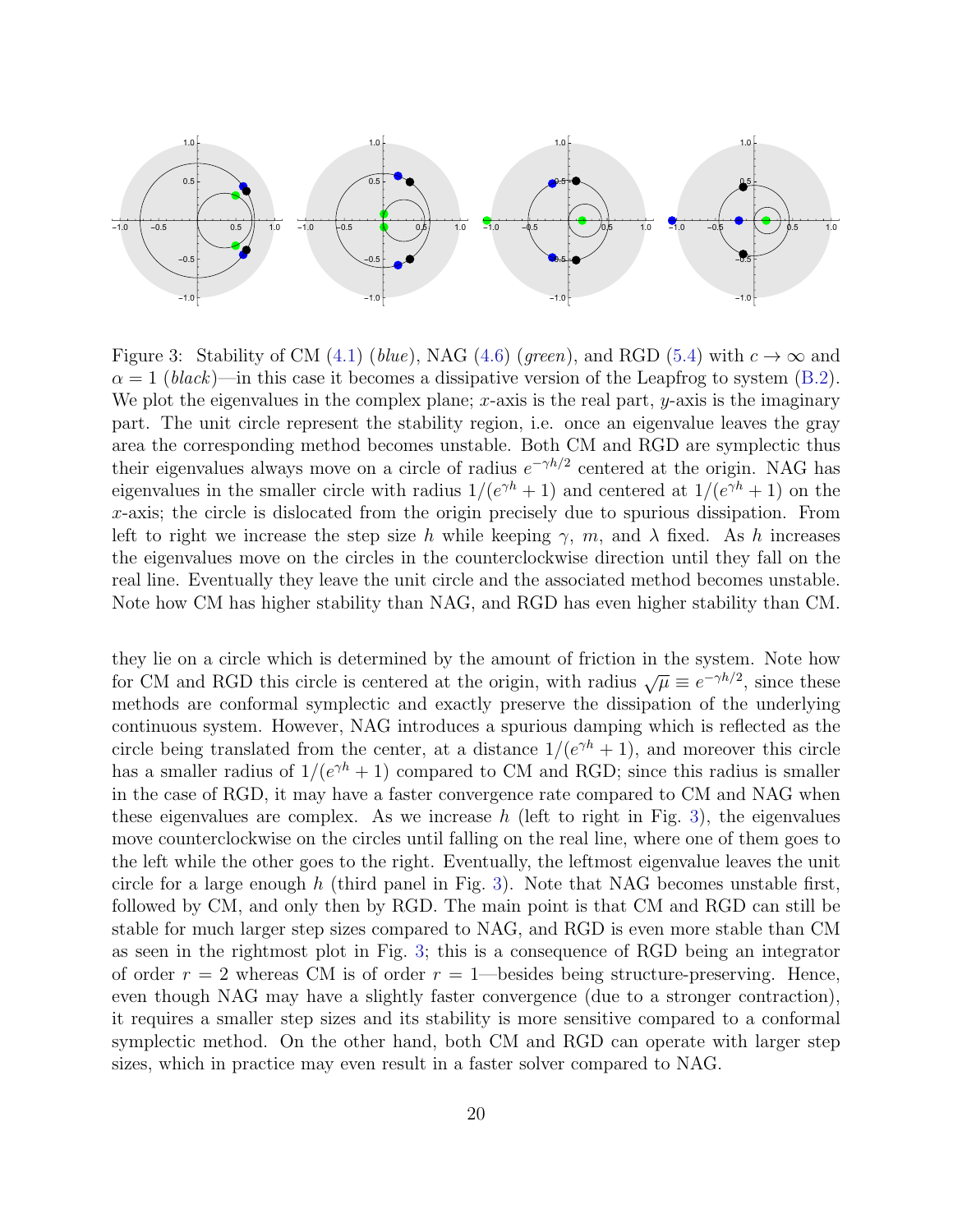To provide a more quantitative statement, after computing the eigenvalues of the above transition matrices for given  $\mu \equiv e^{-\gamma h}$ ,  $m$ , and  $\lambda$ , we find the following threshold for stability:

$$
h_{\rm CM} \le \sqrt{m(1+\mu+\mu^2+\mu^3)}/(\mu\sqrt{\lambda}),\tag{C.4}
$$

$$
h_{\rm NAG} \le \sqrt{m(1 + \mu + \mu^2 + \mu^3)} / \sqrt{\mu \lambda (1 + \mu + \mu^2)},
$$
 (C.5)

$$
h_{\text{RGD}} \le \sqrt{2m(1+\mu+\mu^2+\mu^3)} / \sqrt{\mu\lambda(1+\mu)}.
$$
 (C.6)

We can clearly see that RGD has the largest region for  $h$ , followed by CM, then by NAG.

#### References

- [1] B. T. Polyak, "Some methods of speeding up the convergence of iteration methods," USSR Comp. Math. and Math. Physics  $4$  no. 5, (1964) 1–17.
- [2] Y. Nesterov, "A method of solving a convex programming problem with convergence rate  $O(1/k^2)$ ," Dokl. Akad. Nauk SSSR 269 (1983) 543-547.
- [3] I. Sutskever, J. Martens, G. Dahl, and G. Hinton, "On the importance of initialization and momentum in deep learning," in Int. Conf. Machine Learning. 2013.
- [4] T. Tieleman and G. Hinton, "Lecture 6.5-RMSprop: Divide the gradient by a running average of its recent magnitude." Coursera: Neural Networks for Machine Learning, 2012.
- [5] D. P. Kingma and J. L. Ba, "Adam: A method for stochastic optimization," in Int. Conf. Learning Representations. 2015.
- [6] J. Duchi, E. Hazan, and Y. Singer, "Adaptive subgradient methods of online learning and stochastic optimization," J. Machine Learning Research  $12$  (2017) 2121–2159.
- [7] T. Dozat, "Incorporating nesterov momentum into adam," in Int. Conf. Learning Representations, Workshop. 2016.
- [8] W. Su, S. Boyd, and E. J. Candès, "A differential equation for modeling Nesterov's accelerated gradient method: Theory and insights," J. Machine Learning Research 17 no. 153, (2016) 1–43.
- [9] A. Wibisono, A. C. Wilson, and M. I. Jordan, "A variational perspective on accelerated methods in optimization," Proc. Nat. Acad. Sci. 113 no. 47, (2016) E7351–E7358.
- [10] W. Krichene, A. Bayen, and P. L. Bartlett, "Accelerated mirror descent in continuous and discrete time," in Advances in Neural Information Processing Systems, vol. 28. 2015.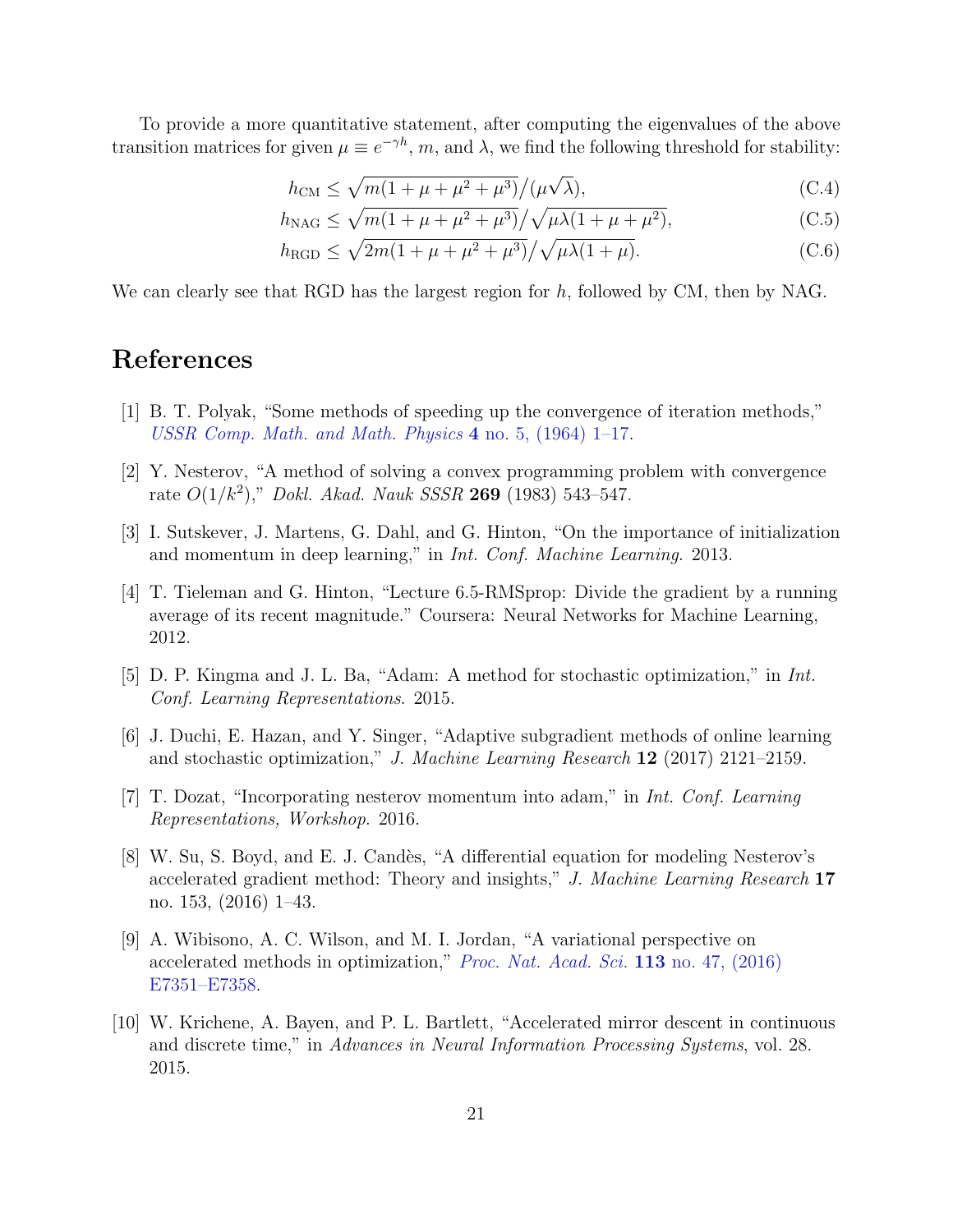- [11] J. Zhang, A. Mokhtari, S. Sra, and A. Jadbabaie, "Direct Runge-Kutta discretization achieves acceleration," in Advances in Neural Information Processing Systems, vol. 31. 2018.
- [12] B. Shi, S. S. Du, M. I. Jordan, and W. J. Su, "Understanding the acceleration phenomenon via high-resolution differential equations." arXiv:1810.08907 [math.OC], 2018.
- [13] L. F. Yang, R. Arora, V. Braverman, and T. Zhao, "The physical systems behind optimization algorithms," in Advances on Neural Information Processing Systems. 2018.
- [14] M. Betancourt, M. I. Jordan, and A. C. Wilson, "On symplectic optimization," arXiv:1802.03653 [stat.CO].
- [15] G. França, D. P. Robinson, and R. Vidal, "ADMM and accelerated ADMM as continuous dynamical systems," Int. Conf. Machine Learning (2018) .
- [16] G. França, D. P. Robinson, and R. Vidal, "A nonsmooth dynamical systems perspective on accelerated extensions of ADMM," arXiv:1808.04048 [math.OC].
- [17] G. França, M. I. Jordan, and R. Vidal, "Gradient flows and accelerated proximal splitting methods," arXiv:1908.00865 [math.OC].
- [18] G. França, M. I. Jordan, and R. Vidal, "On dissipative symplectic integration with applications to gradient-based optimization," arXiv:2004.06840 [math.OC].
- [19] R. I. McLachlan and G. R. W. Quispel, "Geometric integrators for ODEs," J. Phys. A: Math. Gen. 39 (2006) 5251–5285.
- [20] E. Forest, "Geometric integration for particle accelerators," J. Phys. A: Math. Gen. 39 (2006) 5321–5377.
- [21] P. J. Channell and C. Scovel, "Symplectic integration of Hamiltonian systems," Nonlinearity 3 (1990) 231–259.
- [22] R. Quispel and R. McLachlan, "Geometric numerical integration of differential equations," J. Phys.  $A: Math. Gen. 39 (2006)$ .
- [23] R. McLachlan and M. Perlmutter, "Conformal Hamiltonian systems," Journal of Geometry and Physics 39 (2001) 276–300.
- [24] A. Bhatt, D. Floyd, and B. E. Moore, "Second order conformal symplectic schemes for damped hamiltonian systems," Journal of Scientific Computing 66 (2016) 1234-1259.
- [25] M. Muehlebach and M. I. Jordan, "Optimization with momentum: Dynamical, control-theoretic, and symplectic perspectives," arXiv:2002.12493 [math.OC].